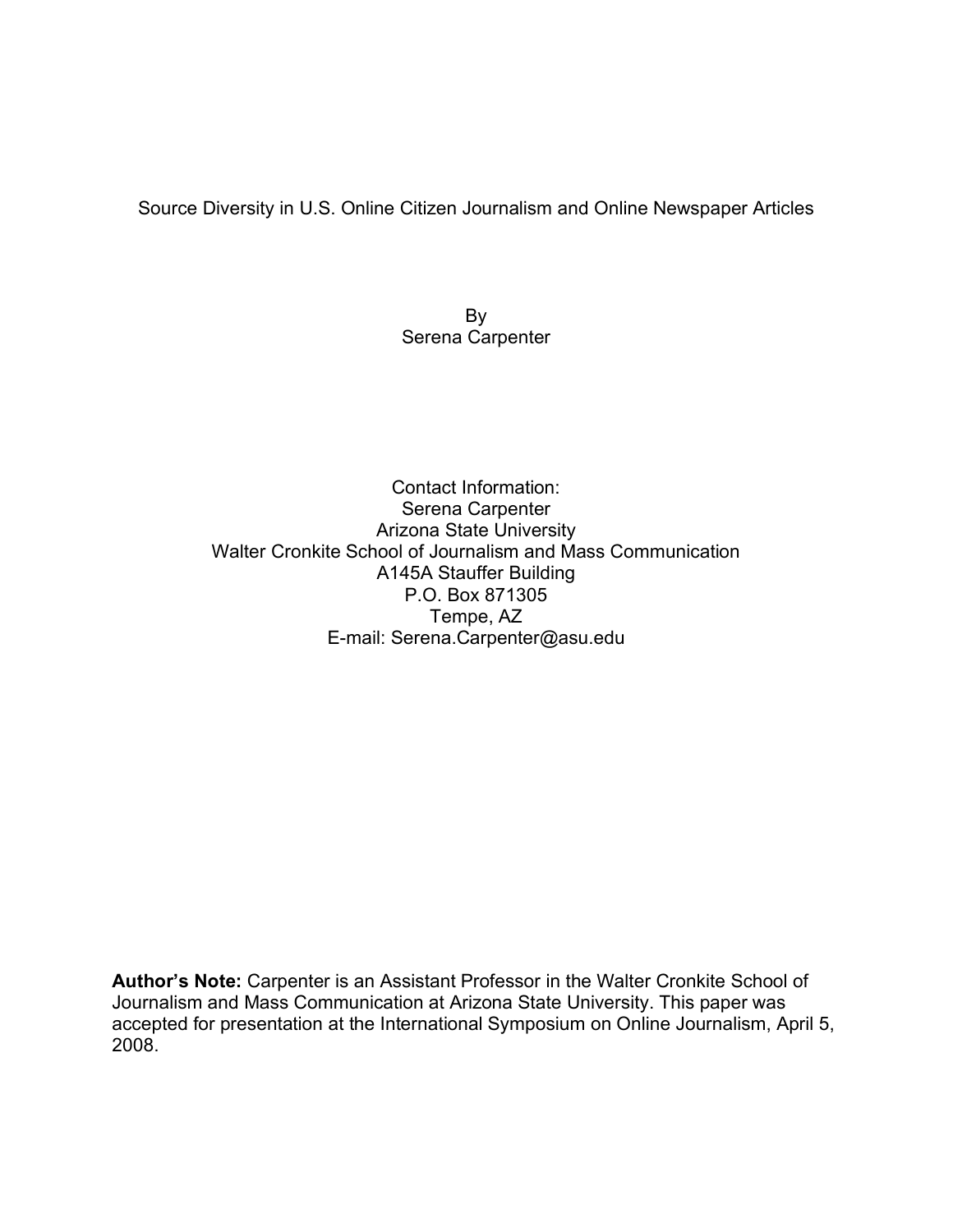## U.S. online citizen journalism and online newspaper articles: A content analysis of source diversity

Abstract. This research examines the diversity of sources used in online citizen journalism and online newspaper articles to identify differences via a quantitative content analysis. Shoemaker and Reese's Hierarchy of Influences was used to explain why differences were expected in this national sample. Overall, online newspaper journalists were more likely to incorporate a greater number of sources, a greater proportion of female, male and official sources, and a greater diversity of viewpoints.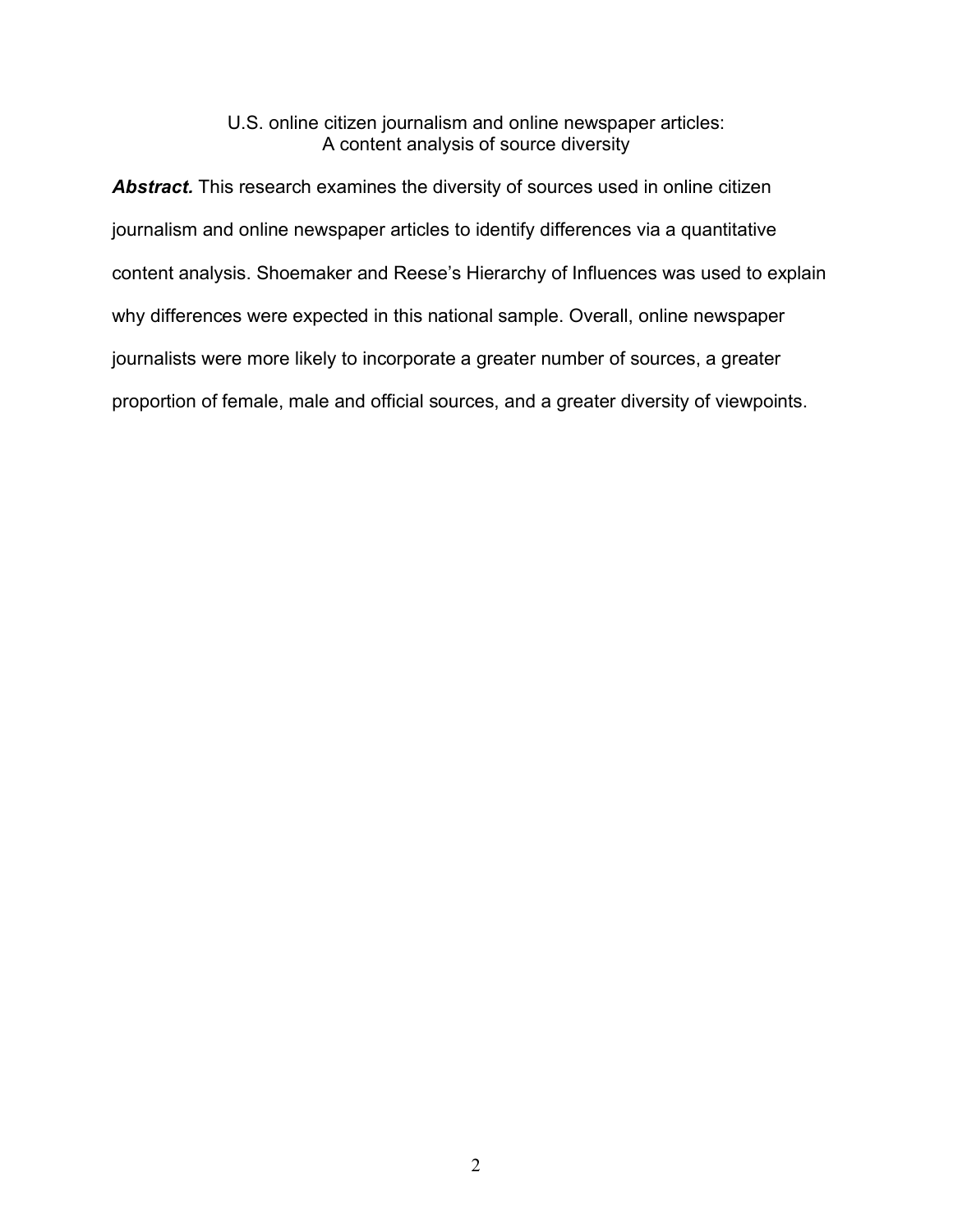## U.S. online citizen journalism and online newspaper articles: A content analysis of source diversity

Traditional journalism publications provide a collective space for the public to exchange viewpoints. This aggregating role of the press is essential for democracy to function. However, the traditional press's position as the primary provider of information in United States is being challenged because the ease of publishing content online has increased the number of people producing content. The people who publish content with little to no professional training are sometimes referred to as online citizen journalists. Controversy exists regarding the informational value of online citizen journalism content.

To begin to address the validity of the controversy as related to citizen journalism, this research focused on one measure of journalistic quality, source diversity, and examined how thoroughly online citizen journalists and online newspaper journalists attributed information in their articles. The inclusion of a diversity of sources in articles helps to ensure the accuracy and the broadness of an issue. The key criticism against citizen journalists is that the information that they publish may include inaccuracies.<sup>1</sup> The inclusion of a diversity of sources can help prevent the possibility that a story may contain inaccuracies.

To accomplish this task, the current examination looked at articles from online newspaper (e.g., *Star Tribune*; *Lansing State Journal*) and online citizen journalism (e.g., Westport Now; Metroblogging Portland) publications. The articles selected for this study derive from only citizen journalism sites that focus their coverage on a geographic area (e.g., Hamtramck, Mich., Chicago, Ill.), rather than on an issue (e.g., politics, education). This research defined an online citizen journalist as *an individual who*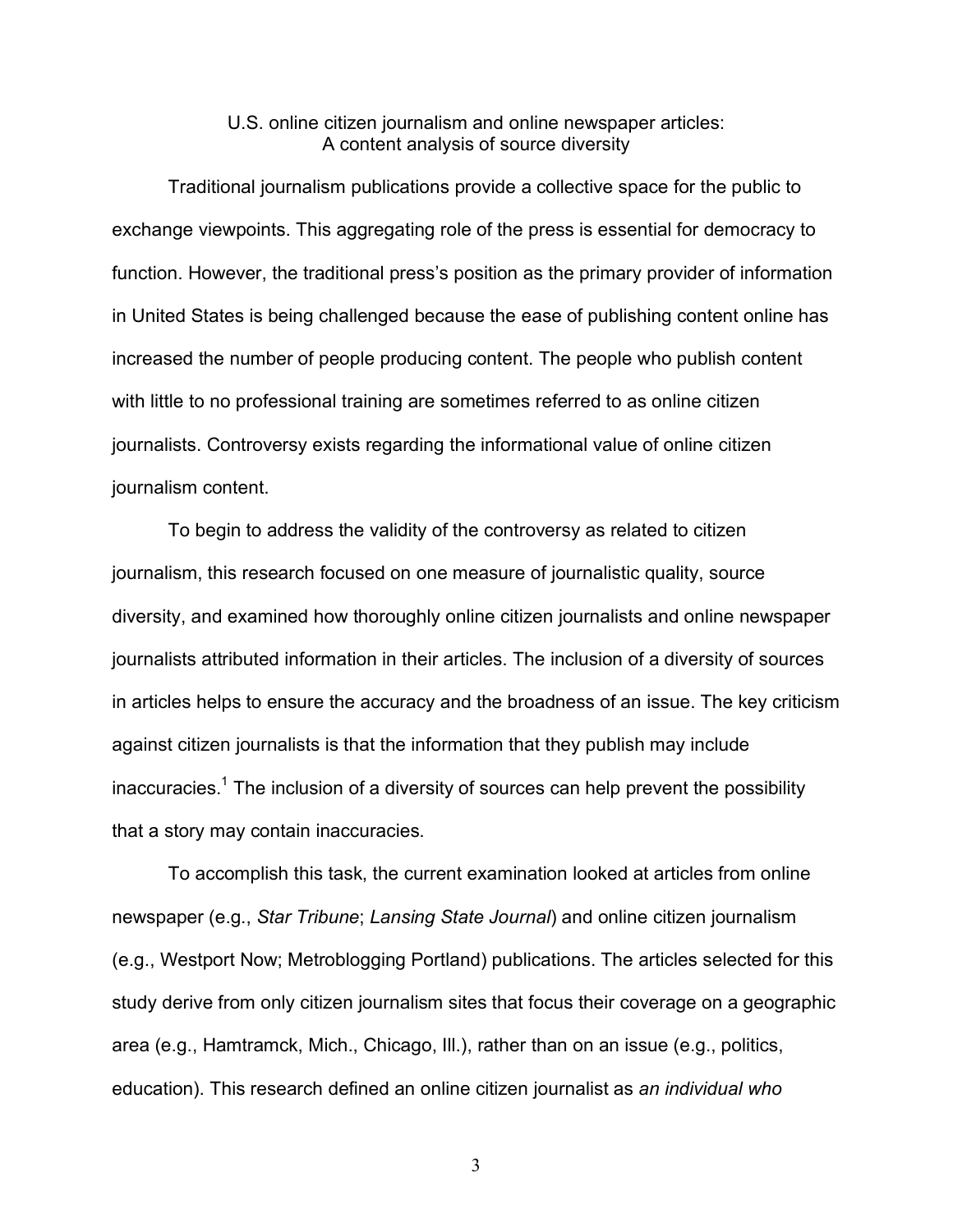*intends to publish information online that is meant to benefit a community.* For the purpose of this investigation, traditional news media organizations were commercial news organizations that have historically focused on the daily delivery of information concerning a geographic (e.g., local, state, national, international) area in either a textual, audio, or visual format offline. In the online realm, audio, video, and text can be intertwined to more efficiently create layers that sometimes promote a deeper level of understanding.

Because this research focused on content, it utilized sociological theory to understand why differences in online citizen journalism and online newspaper content were likely to exist. Specifically, Shoemaker and Reese's Hierarchy of Influences on Media Content was utilized.<sup>2</sup>

#### *Theoretical Framework*

*Online Citizen and Newspaper Journalists.* There is tension between those who consider themselves online citizen journalists and those who work as journalists for traditional news organizations. Citizen journalists are criticized for their propensity to feature entertainment articles with little background research, rather than informing the public on matters that benefit them as citizens. $^3$  Many online citizen journalists have not been trained to subscribe to the same standards (e.g., objectivity, thoroughness, fairness, accuracy) as a journalist working for a news organization. However, some citizen journalists value the independence of creating articles not based on traditional principles.4 Despite the criticism that principles confine journalists, many of these standards have come to define journalism and concern arises when citizen journalists produce content without journalistic values in mind.<sup>5</sup>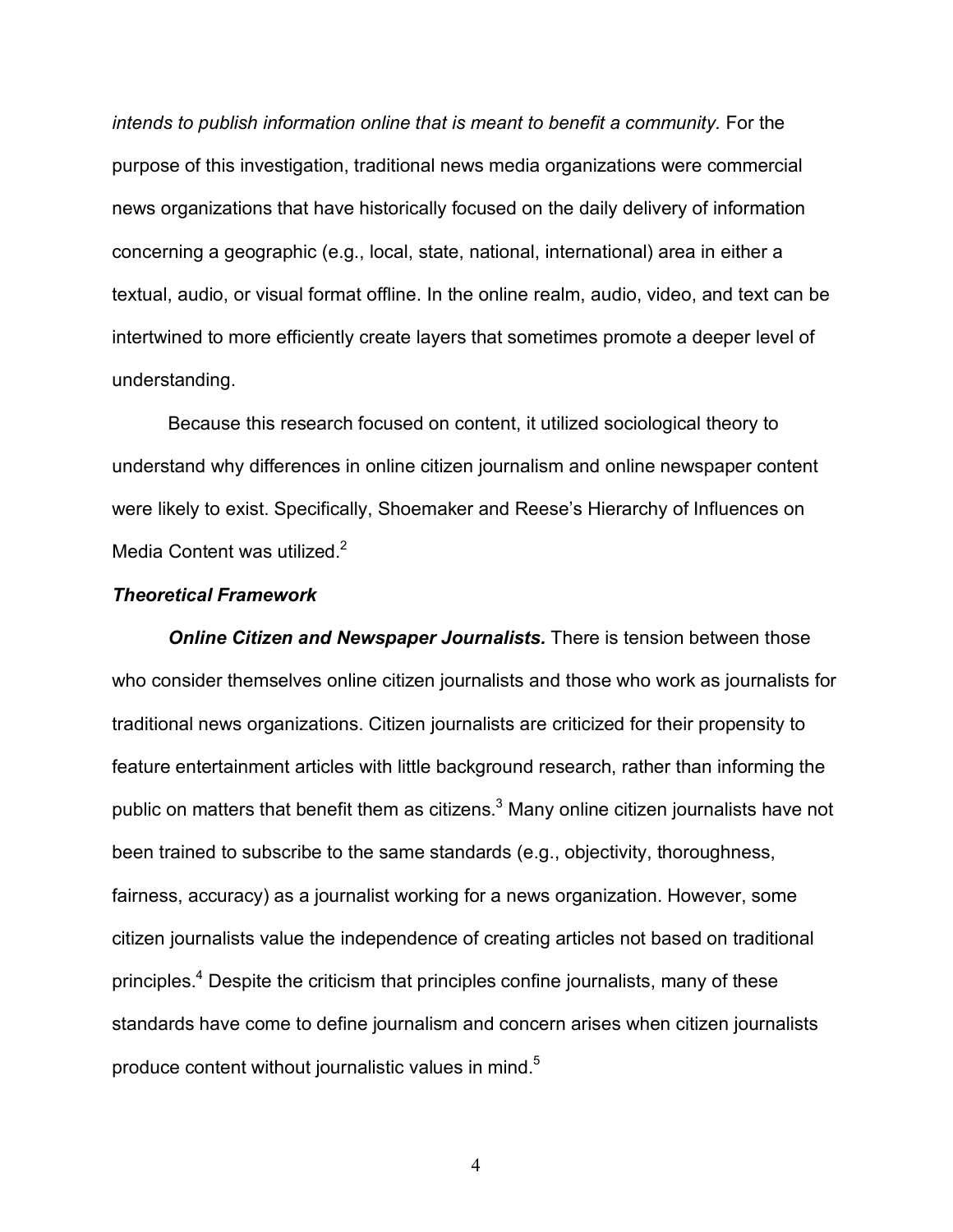Despite the current controversy, traditional news organizations have begun to adopt online citizen journalism content. For example, Gannett Company, Inc., the publisher of *USA Today*, has committed to incorporating more online citizen-generated content. Citizens act as community watchdogs and story researchers for their publication. <sup>6</sup> CNN.com's I-Report averages 3,000 citizen journalism submissions per month.<sup>7</sup> Citizen journalism content can be appealing to online news organizations because the majority of it is produced by people who will provide it to news organizations at no cost – an attractive feature for news organizations as they struggle to profit. $^8$  Scholarly research on online citizen journalism publications is minimal. $^9$ However, theory can explain why differences in content are expected between online citizen journalism publications and online newspapers. Shoemaker and Reese's Hierarchy of Influences posits that constraints on traditional media content occur at five different levels: the individual, the routine, the organizational, the extramedia, and the ideological level. Many of the constraints that traditional media providers face are dissimilar from the constraints of online citizen journalists, which likely contribute to differences in content.<sup>10</sup> Traditional journalists who work for an organization are more likely to conform to organizational norms, and thus, behave in a more predictable manner because traditional journalists share the organizations' goals and values, while citizen journalists experience a greater degree of independence.<sup>11</sup>

Online citizen journalists may be affected less by market forces and newsroom socialization; however they are may be more likely subject to extramedia (e.g., audiences, advertisers, sources) constraints. Research conducted on alternative, rural, neighborhood, weekly, urban, and dissident publications can partially explain the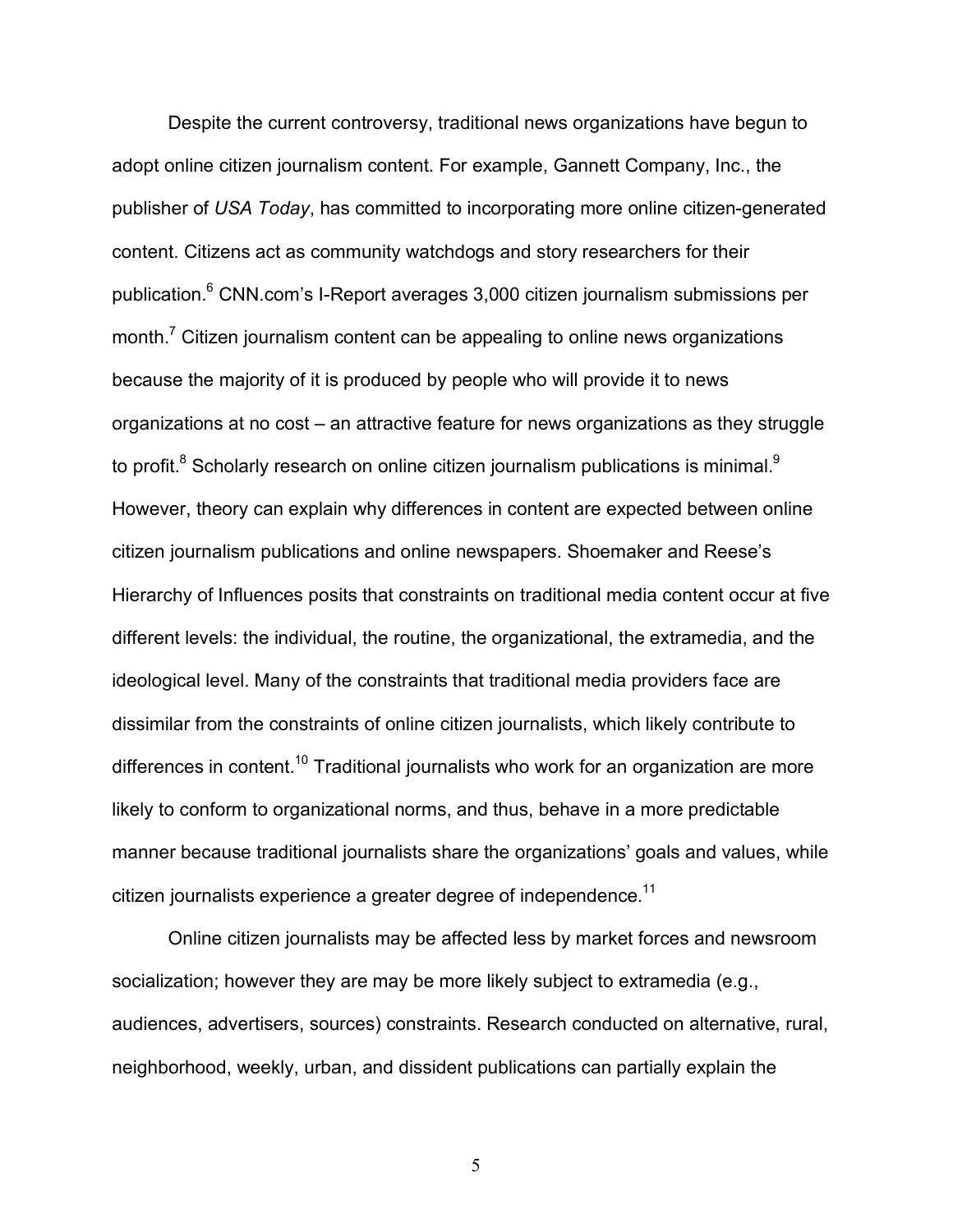behavior of citizen journalists.<sup>12</sup> These types of publications can be categorized as "smaller" publications. Online citizen-generated content is more likely published for smaller, more homogenized audiences on a less regular basis. Smaller publications balance their community's needs with their desire to produce professional journalistic content. However, their allegiance typically leans toward their community because they are a part of that community. They promote the status quo by producing articles that align with their local community leaders' viewpoints.<sup>13</sup> Citizen journalism content can present a different voice in the marketplace. This voice, however, tends to be reflective of the author's voice. The targeted audience is usually other like-minded consumers. The perceived similarity between content in smaller publications and viewpoints of their readers positively influences levels of trust toward smaller publications.14

*Source Diversity.* Diversity is a principle that is tied to journalistic quality because it is commonly accepted that a diverse set of ideas fuels democracy.15 Some people hope that the movement of publications to the internet will lead to an increase in the diversity of sources available within traditional news media publications.<sup>16</sup> However, Kessler has argued that traditional news organizations are avid defenders of the status quo, which may mean that traditional news organizations' presence online may not result in an increase in the diversity of sources available within articles.<sup>17</sup>

Bias can occur when journalists choose to cite particular sources over other source types.18 Gans argued that *multi-perspectival* news, or the diversity of sources present in the news media, is the answer to reducing the unconscious biases of reporters. The adherence to efficiency, routines, and principles by traditional journalists has been said to affect the diversity of content publicly available.<sup>19</sup> The constraints of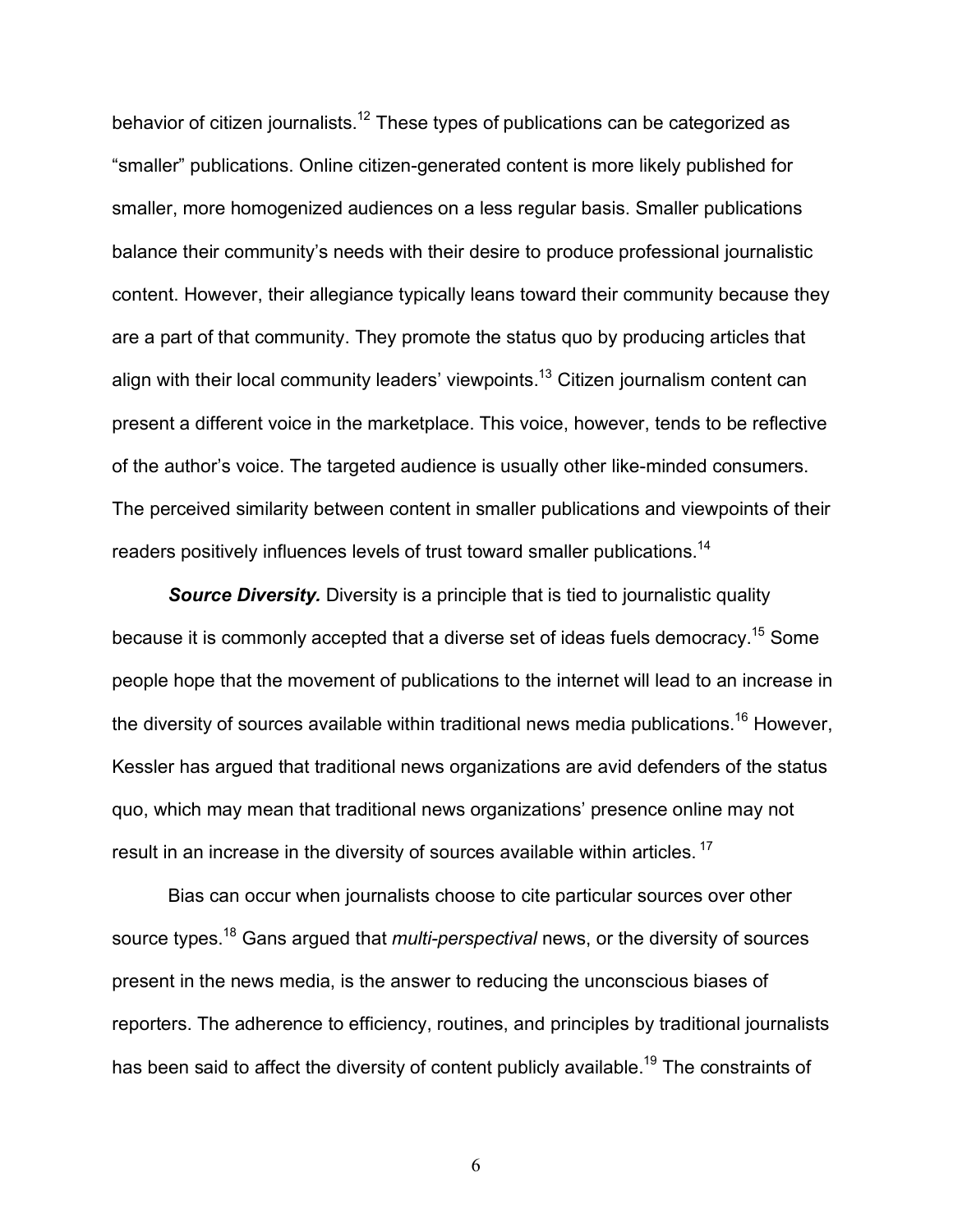time and copy production require the reliance on accessible sources, which leads to a dependence on sources that are known to the reporter. This is why, according to Gans, the journalistic community should push reporters to search beyond the usual sources to increase the accuracy of their stories.<sup>20</sup>

Stories can be written for readers at the neighborhood, state, national, or international level. The criticism against traditional media is that the standardization of content has encouraged the daily press to concentrate on issues that appeal to large numbers of people at the state level or higher. News content featured in daily publications has been typically presented as neutrally as possible to appeal to a large audience. It has been said that the mass-appeal approach encourages a dependence on a few sources to decipher the complicated implications of issues. $21$  This dependence on a select few sources, who tend to be people of power, may result in an inaccurate or nonexistent depiction of community-level issues. Online citizen journalists feel that they cover local information not found in the traditional news media, solve community-level problems, and increase local voter turnout.<sup>22</sup>

This research used source diversity as a measure of journalistic quality. It assessed source diversity by looking at source types and source viewpoints. Source diversity was defined by examining the number of sources, the official makeup of sources, gender, and viewpoints featured in articles.

*Number of Sources.* To ensure diversity and accuracy, a journalist must obtain information from a number of sources to ensure representativeness, according to the Project for Excellence in Journalism.<sup>23</sup> The greater the number of sources used by the journalist, the more likely the story will reflect the issue accurately. State of the News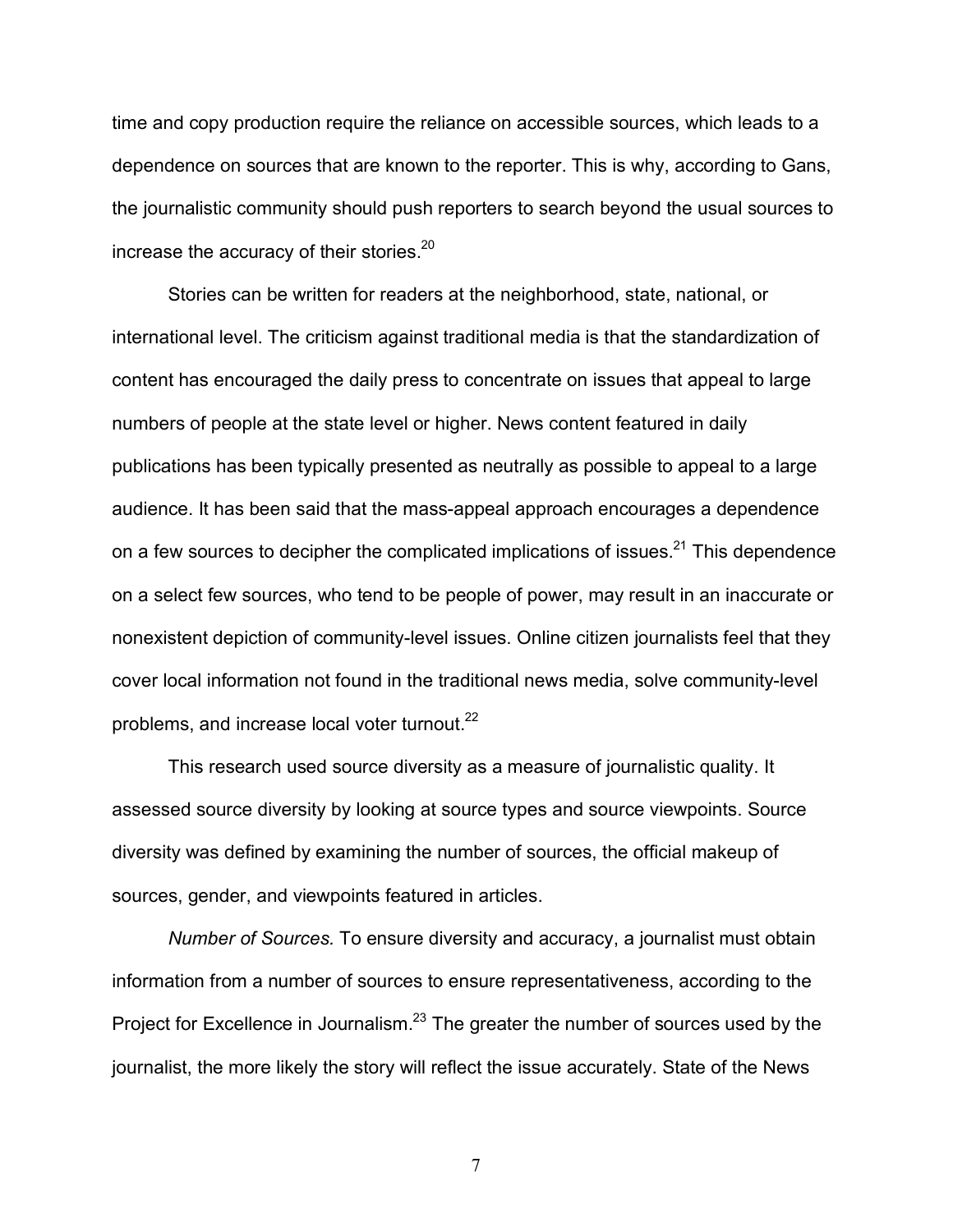Media research by the Project for Excellence in Journalism organization has shown that national online sites were more likely to contain a greater number of sources per story than weekly alternative newspapers or metro daily newspapers, which are smaller publications.24

*Official and Unofficial Source Use.* The news media are often criticized for their reliance on official sources.<sup>25</sup> Journalists depend heavily on official sources because they have little time to seek and develop new sources unless their organization is large in size.<sup>26</sup> The news value of creating impact or conflict encourages a reliance on powerful sources. These sources are more likely to cater to news routines by being prompt, reliable, and articulate.<sup>27</sup>

Warren Breed argued that journalists include and do not challenge official sources' interpretations because officials are representatives of their community, and thus, reflections of themselves. To question their leaders is to question their national and community pride.<sup>28</sup> This unquestioning respect enables official sources to spin information in their favor, which can affect content. The reliance on official sources is lessening. A recent study reported that the use of official sources found on the front pages of elite newspapers peaked in 1960, and has declined overall by 10% throughout a 50-year period (1950-2000) in the United States.<sup>29</sup>

Newspapers tend to focus on government and business topics, thus their articles should contain a high number of official sources. $30$  One study found that local newspapers contain fewer government sources than national papers.<sup>31</sup> It is possible for online citizen journalism articles to also feature a greater proportion of official sources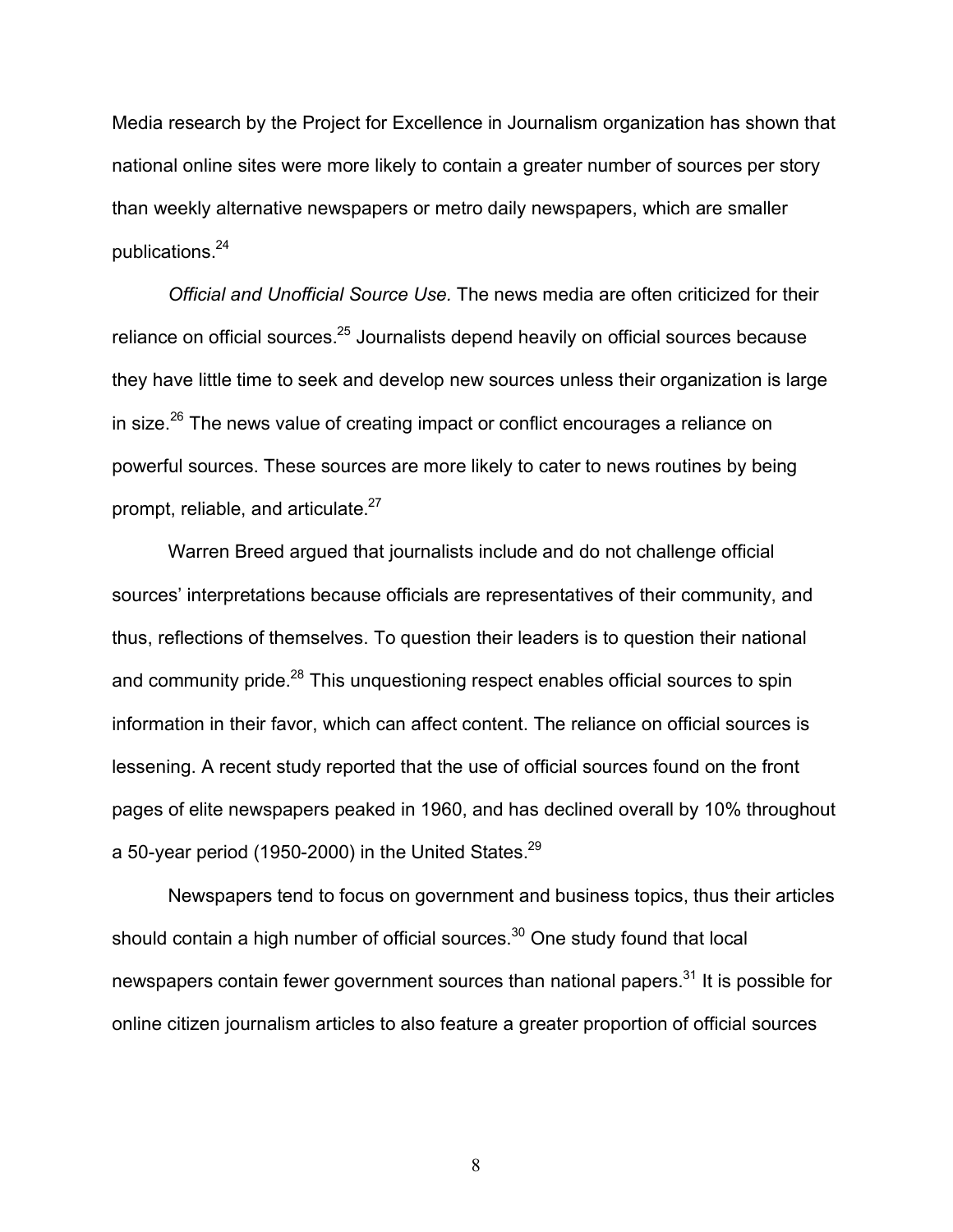than unofficial sources. Editors of smaller publications value input from local community leaders such as politicians, business people, and the clergy. $32$ 

No standard exists stating whether the use of official and unofficial sources in articles should be balanced, or whether articles should contain a higher number of official sources because they are more likely to be experts on subjects.<sup>33</sup> Unofficial sources tend not be in-depth experts on topics, and as such, are utilized for opinion or emotional quotes. <sup>34</sup> The Project for Excellence in Journalisms' authors have argued that the inclusion of expert sources is an indicator of credibility.<sup>35</sup> It is sometimes assumed that the imbalance of official and unofficial sources represents an injustice or misrepresentation of reality.36

*Gender of Sources.* Another measure of diversity is the measuring of the use of female and male sources cited within an article.<sup>37</sup> The news media more frequently cites official sources, who are people in power.<sup>38</sup> The dominant inclusion of male sources may indicate that women are not considered people of high status. Research shows that men are cited and photographed more often than women, especially in business and sports sections.<sup>39</sup> However, survey research indicates that journalists do not consciously select sources based on their sex. 40

*Multiple Viewpoints.* This research examined whether news articles featured predominantly one viewpoint or multiple viewpoints in articles that were considered controversial. The multiple viewpoints variable was defined by varying attributions, rather than variations in content.

For journalists, it is important to check with more than one source to ensure the completeness of a story. Deadlines loom hourly for journalists, leaving them with little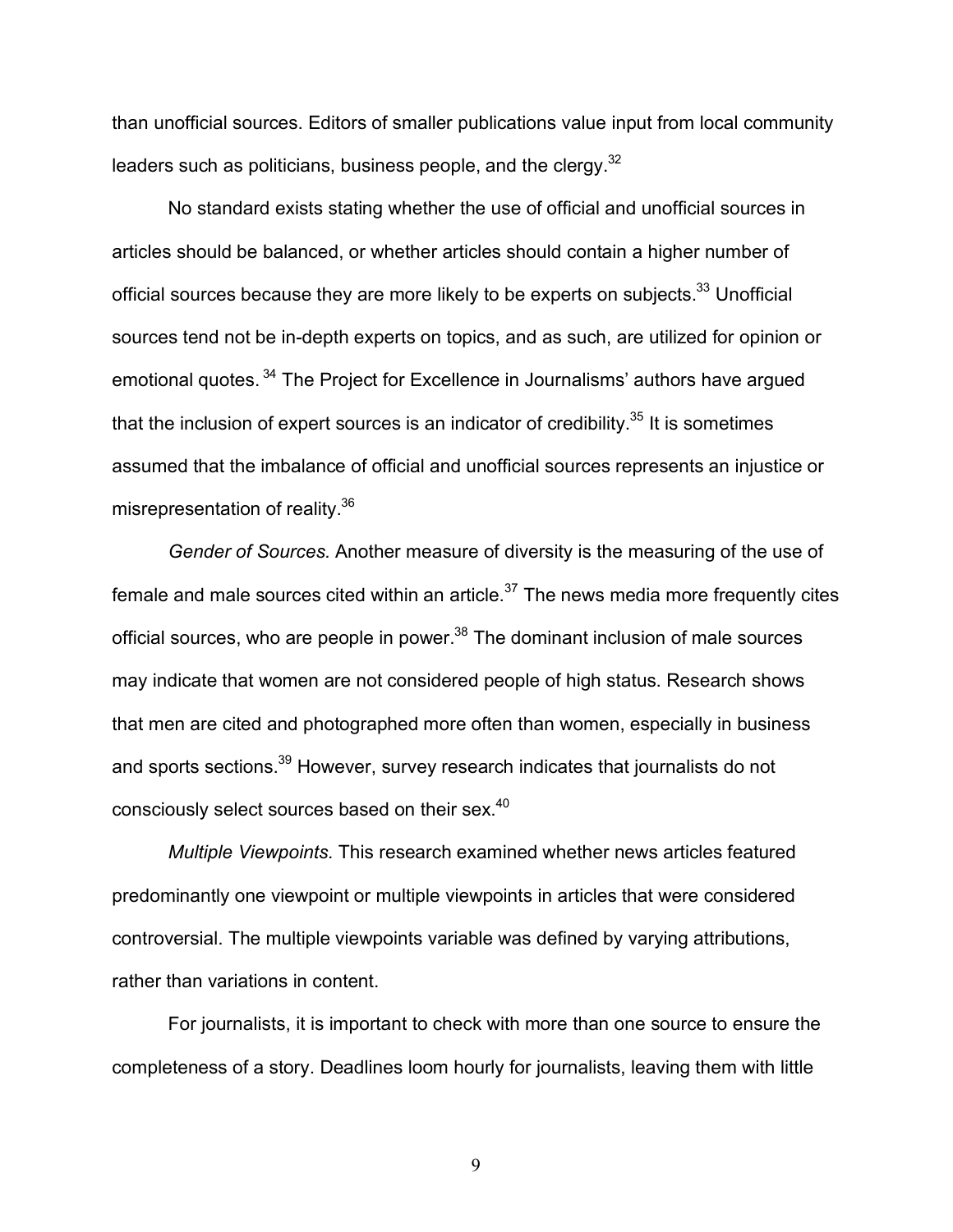time to thoroughly cover an issue. Due to continual deadlines, journalists have learned to skim the surface of issues by relying heavily on media-planned events and official sources.<sup>41</sup> This reliance shapes content, which is why The Project for Excellence in Journalism (PEJ) authors argued that journalists should include varying viewpoints from multiple sources because the incorporation of one or only a few viewpoints limits how a person understands an issue. 42

*Research Questions.* To address whether differences in content exist, research questions rather than hypotheses were posed because there has been little research conducted on online citizen journalism content. The goal was to measure the diversity of sources featured in online citizen journalism and online newspaper articles.

*RQ1: Will online citizen journalism or online newspaper articles contain a greater diversity of sources?*

> RQ1a: Will the average number of sources differ significantly in online citizen journalism and online newspaper articles? RQ1b: Will the inclusion of official and unofficial sources differ significantly in online citizen journalism and online newspaper articles? RQ1c: Will the inclusion of female and male sources differ significantly in online citizen journalism and online newspaper articles? RQ1d: Are online citizen journalism or online newspaper controversial articles more likely to contain multiple viewpoints?

#### *Method*

*Quantitative Content Analysis.* This study employed a quantitative content analysis of articles from English-language daily newspaper and citizen journalism Web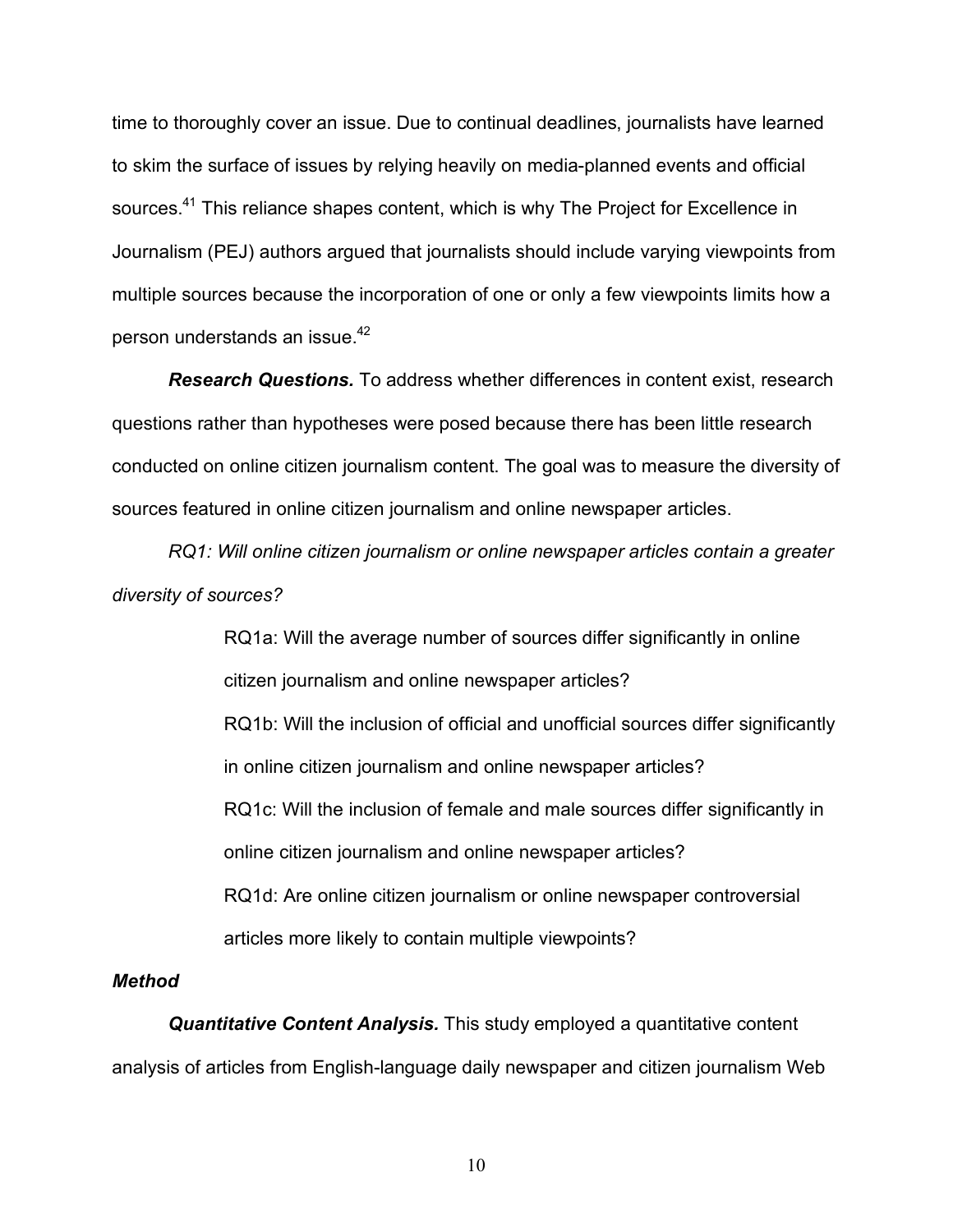sites in the U.S. This investigation was restricted to newspapers that had an online presence and did not include Web sites for radio and television outlets. Newspaper Web sites were preferred to radio and television news Web sites because online newspaper sites are greater in number and geographic diversity.

*Unit of Analysis.* The unit of analysis for this investigation was the individual text article located on the home page of the news Web site for one day's time. Articles also included editorials, opinion pieces, blog posts, and columns. Analysis was restricted to the home page because the examination deeper into a Web site would be difficult due to the growing complexity of news sites. In addition, limiting the analysis to the home page is intended to encourage uniformity in coding.<sup>43</sup>

In this national sample, articles located predominantly on the center of the home page were included, and articles that were located on the upper, left, or right-hand navigation panels were excluded. Wire articles were excluded because many of the online publications featured the same articles across publications, diminishing the variability in content. Article categories also excluded from the analysis included sports articles and weather forecasts because rarely does coverage of such topics change over time, according to The Project for Excellence in Journalism.<sup>44</sup> In addition, other articles excluded were calendar of events, obituaries, wedding announcements, advertisements, multimedia articles (e.g., information graphics, maps, videos, audio, photos, graphics, slideshows), horoscopes, birthdays, letters to the editor, photo of the day, Dow Jones, top emailed stories, most popular articles, magazine articles, open threads, reader feedback, story corrections, and comments adjacent to articles.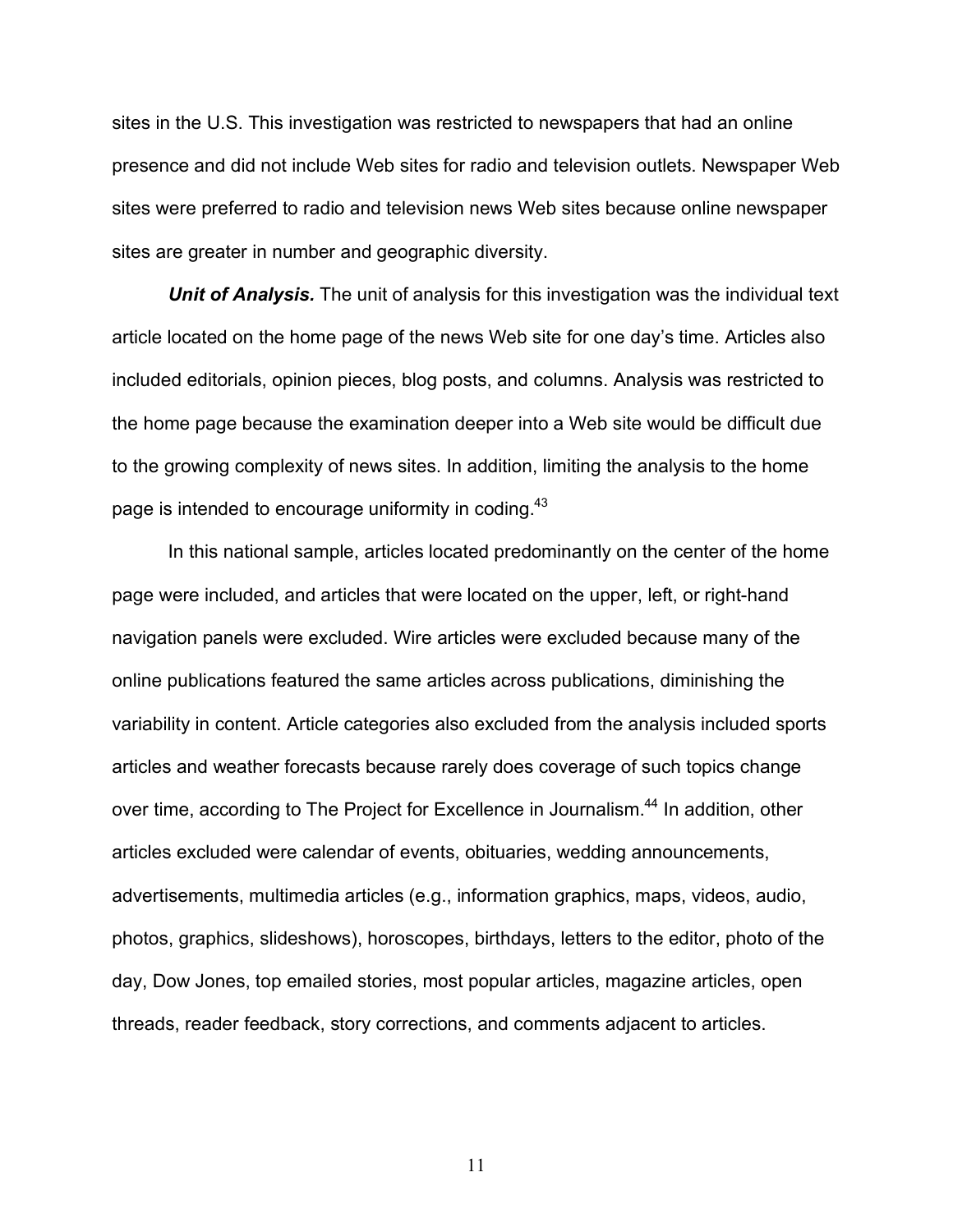*Online Citizen Journalism Sample.* A purposive sample of online citizen journalism sites was selected because no master online citizen journalism site list existed. To begin the selection process, Cyberjournalist.net was consulted.<sup>45</sup> Cyberjournalist.net is a site that is dedicated to examining how technology affects the news media. In early spring of 2007, Cyberjournalist.net listed 77 U.S. "citizen media initiatives." Each site was placed in two categories based on the home city of the publication from the Cyberjournalist.net list of "citizen media initiatives." The goal was to find two citizen journalism Web sites to represent all 50 states (one "small" and one "large" community from each state in the United States). To accomplish this task of selecting two sites to represent each state, one site was selected because it covered a city with more than a total resident population of 100,000, and the other because it covered a city with less than a 100,000 people (Demers, 1994). For example, the Glenwood Blog, based in Glenwood Springs (population 8,564), and the MyMileHighNews, based in Denver (population 557,917), represented the state of Colorado.

However, the master Cyberjournalist.net list of 77 sites did not provide a diverse or large enough number of sites to represent all 50 states. To supplement the master sample list from Cyberjournalist.net, Placeblogger.com was used. Placeblogs are sites devoted to covering a particular neighborhood, city, or region.<sup>46</sup> Recently, the top ten placeblogs were ranked.<sup>47</sup> Those top ten placeblogs were used to populate the list of online citizen journalism sites. However, the 77 Cyberjournalist.net sites and the top 10 placeblogs still fell short of the goal of finding 100 citizen journalism sites. To populate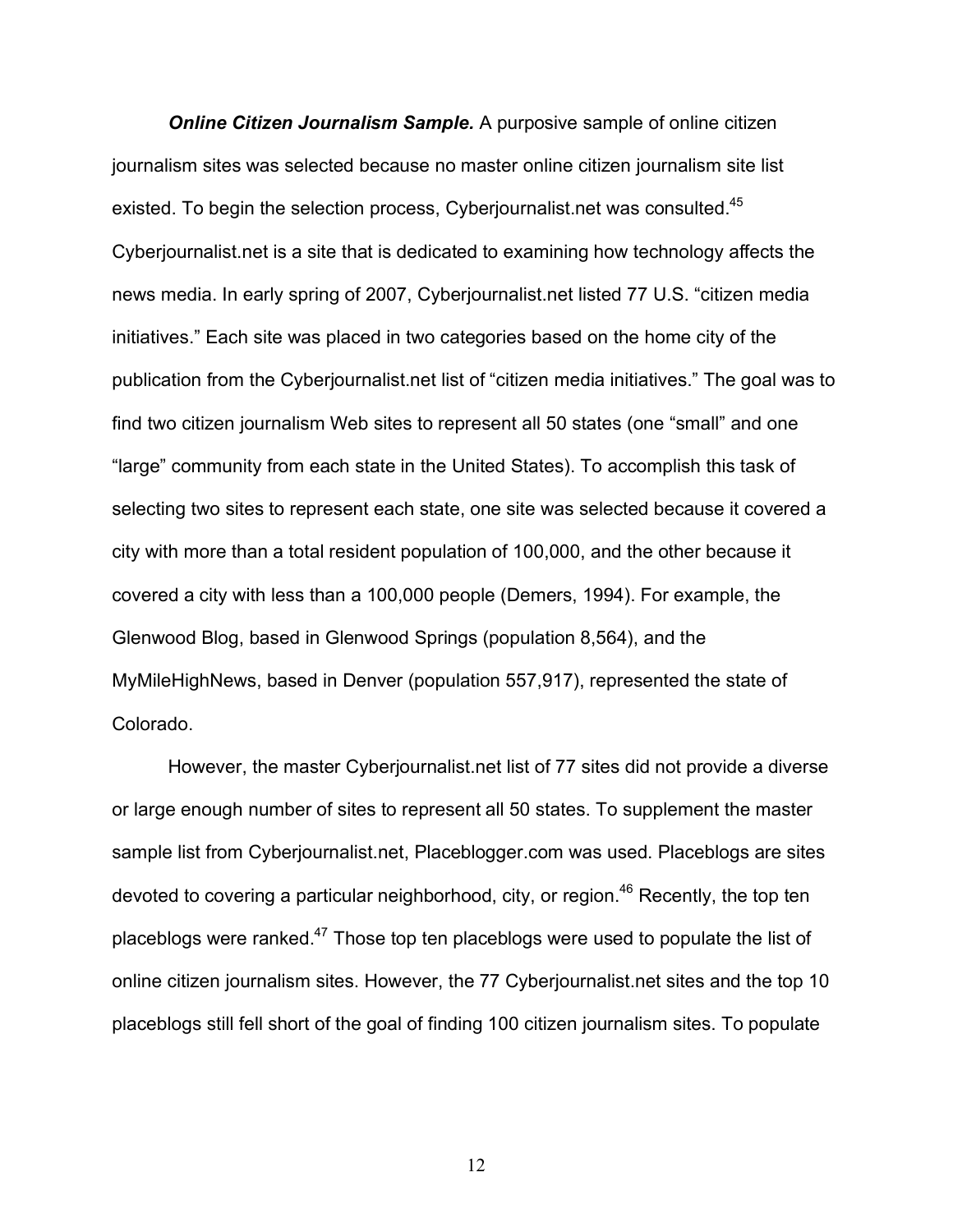the list, the Placeblog directory was used, which listed 1011 placeblogs in the United States in early spring of 2007.

The final list of online citizen journalism sites totaled 72 sites; 51% of the sites were extracted from the Placeblogger directory. Iowa was the only state that had no citizen journalism site representing it, and 21 states had only one citizen journalism site representing their state.

*Online Newspaper Sample.* After the online citizen journalism list was complete, a matching technique was used to populate the online newspaper list. For the online newspaper sample, an online newspaper was matched to each citizen journalism site city. For example, in Alabama, The Birmingham Blog online citizen site's counterpart was *The Birmingham News* online newspaper. An online daily newspaper was not included in the final sample if a newspaper was not found to represent the home community of the citizen journalism site. A total of 50 online daily newspapers were found to match the online citizen journalism publication's home city.

*Sampling Procedure.* Once the online citizen journalism and online newspaper lists were complete, the sampling procedure was determined. Analysis of online daily newspaper Web sites is difficult because news can be updated hourly.<sup>48</sup> This creates content analysis challenges because citizen journalism content is updated less often than online newspapers.

This study utilized two different sampling techniques because of the likelihood that there would be an overrepresentation of online daily newspaper content. To compensate for the expected fewer numbers of articles available daily, online citizen journalism content was captured everyday for one month (March 2007), while online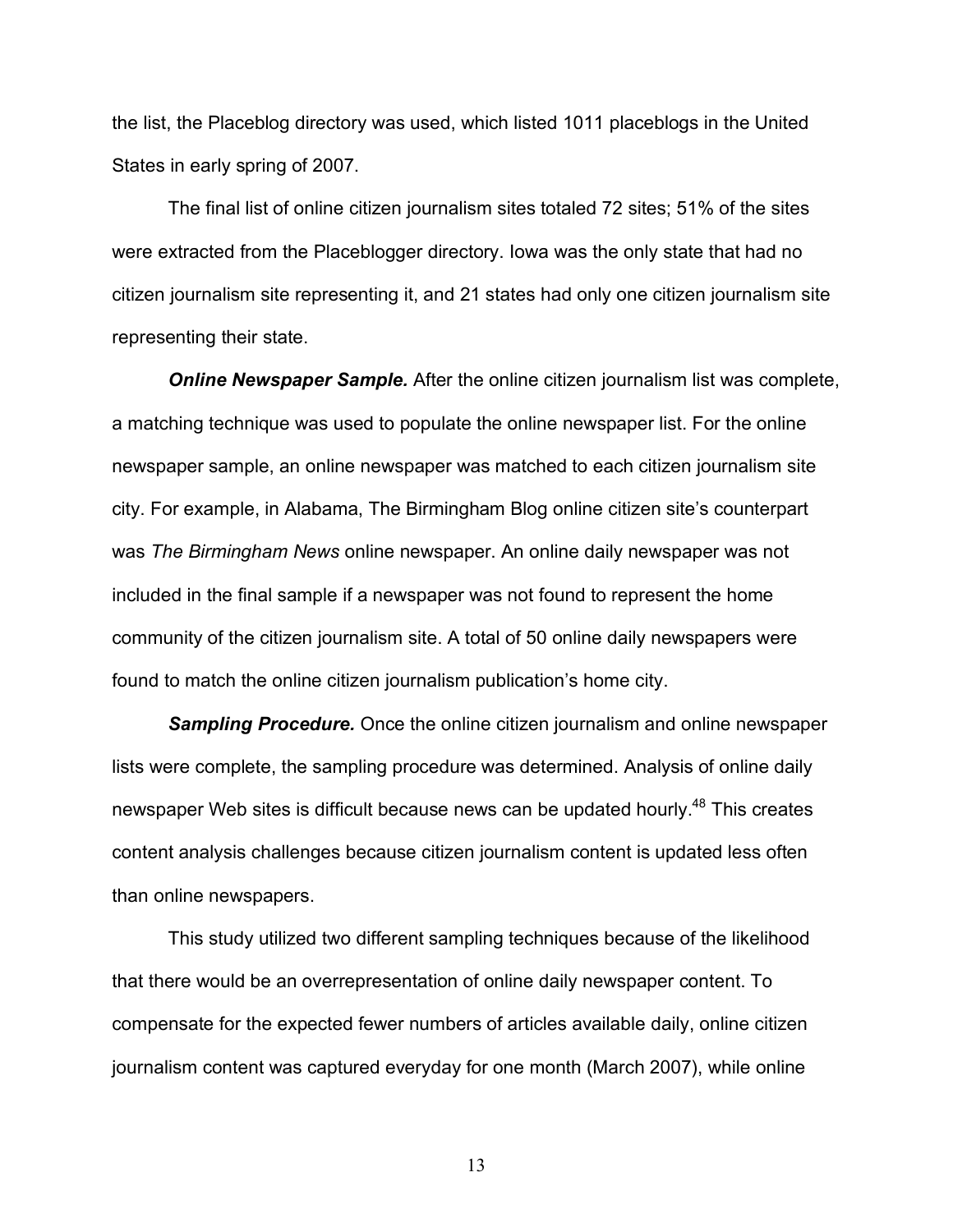newspaper articles were captured everyday for a period of one week during that same month. More specifically, a constructed one-week sample was collected for online newspapers. A constructed week is a randomly selected week. According to Riffe, Aust, and Lacy, one constructed week for daily newspapers is an efficient sample for a sixmonth period, and the constructed week is used as a control for days that feature a greater number of articles.<sup>49</sup>

Ideally, online citizen journalism and online newspaper articles would have been captured at different points of the day to avoid systematic bias and to capture an accurate picture of news online because news is updated throughout the day.<sup>50</sup> However, current programs (e.g., WebZIP, Website Ripper Copier) that capture a snapshot of page content with active hyperlinks could not handle capturing more than a few home pages at a time. This analysis required the capturing of up to 122 sites at one time if both online newspaper and online journalism articles were collected on the same day. As a result, articles were printed off at the same time each day.

*Online Newspaper and Citizen Journalism Article Sample.* This sampling procedure produced a total of 6,485 articles. To make the study more manageable while maintaining the meaningfulness of the data, articles were randomly reduced because of the large number of online citizen journalism (n=2,221) and online newspaper (n=4,264) articles retrieved from the home pages. Articles were randomly reduced to 500 for online citizen journalism sites and 500 for online newspaper sites. From the available 1,000 articles selected from the 72 online newspaper sites and 50 online newspaper sites, some articles were discarded because they featured sports, wire articles, or other excluding factors. After extracting the unusable articles from the 1,000 article sample,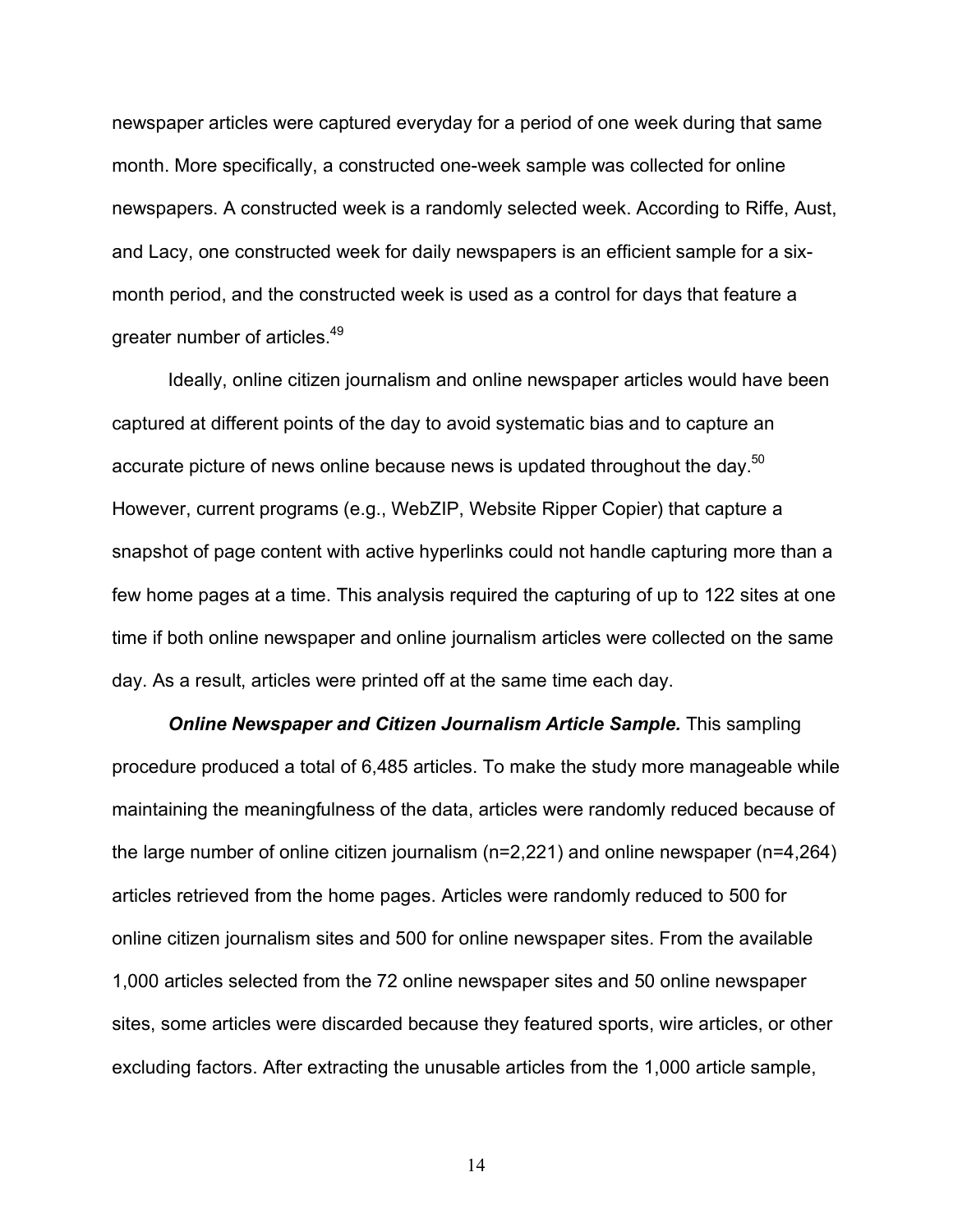962 articles were available for analysis (480 online newspaper articles and 482 online citizen journalism articles).

*Number of Sources.* Graduate student coders recorded the number of sources used within each article, including document sources. A source was defined as a provider of attributed textual information. To be considered a source, the provider was required to be identified with a verb of attribution, which is a statement of direct or indirect communication. Direct communication in news articles was determined by verbs or attributions such as "said," "reported," "stated," and "noted," while indirect communication included verbs related to mental states such as "hopes," "feels," and "believes." The author of an editorial, column, or an opinion piece was coded as a source.

*Official and Unofficial Sources.* This ratio level variable measured the number of official and unofficial sources contained within an article. People were categorized as an unofficial source if they were able to speak freely on their own and were not likely speaking on behalf of an organization. People who spoke on behalf of an organization were categorized as an official source. *Official* categories included *government* (e.g., prosecuting attorneys, representatives, police), *business (*e.g., defense attorneys, business owners), *nonprofit* (e.g., Red Cross), and *anonymous official* (e.g., Pentagon official, lobbyist, White House aid) source categories, while *unofficial* categories included *average people*, *non-institutional representatives* (e.g., experts, scientists, academics), and *anonymous unofficial* (e.g., museum visitors, movie goers, witnesses) source categories. <sup>51</sup> An *other/can't tell* category was created for sources whose placement could not be determined.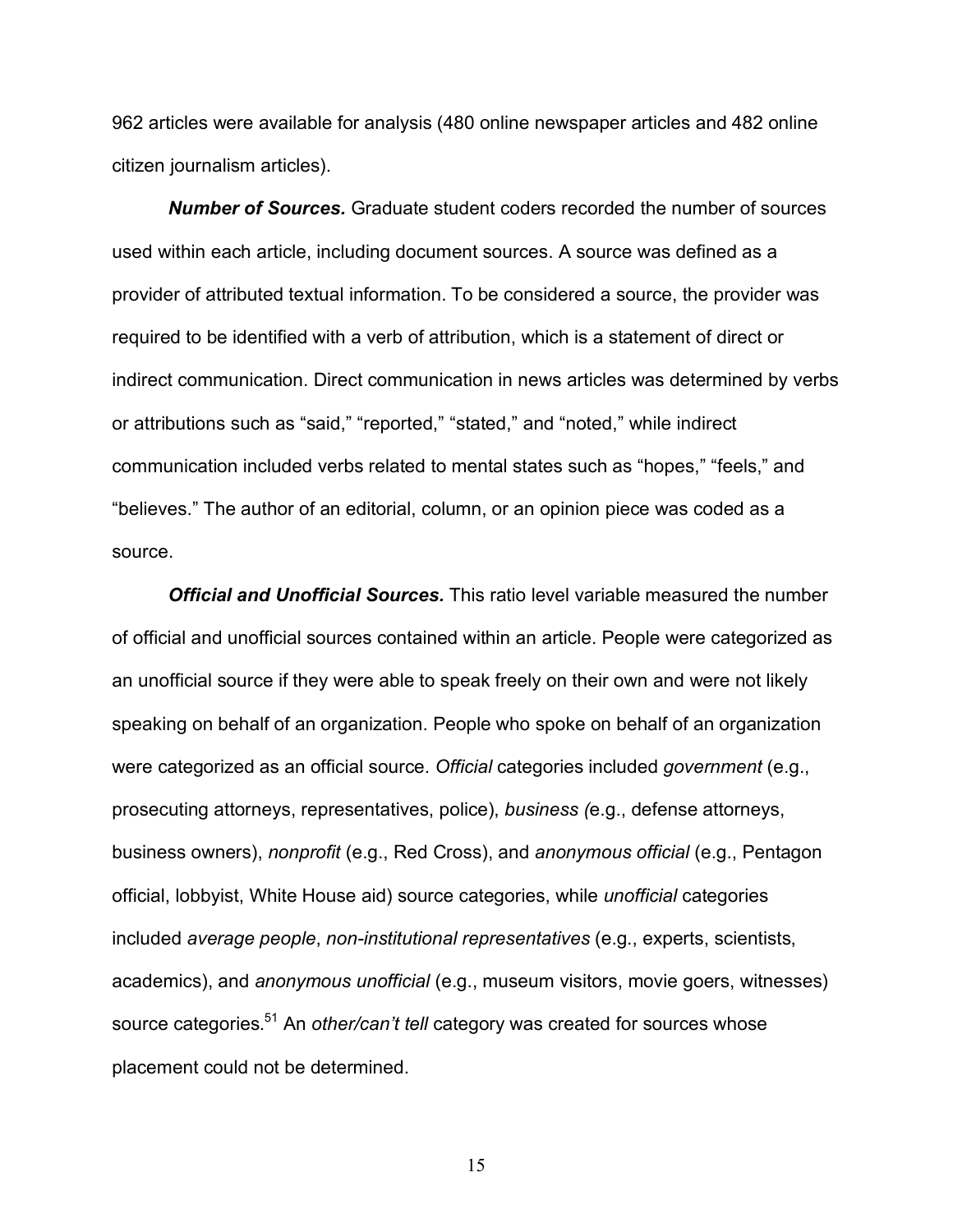*Source Gender.* Coders determined the sex of the source by first identifying whether the first name or photo appeared to be male or female. Coders also looked for pronouns such as "he" or "she" to help identify the source's gender. An "other/can't tell" category was created for sources whose gender could not be determined or if the source had no gender, such as an organization (e.g., White House).

*Multiple Viewpoints.* This variable was used to assess the journalist's effort to present more than one viewpoint in a controversial story. Controversy included physical, intellectual, and ideological conflicts. Factual articles were excluded from this particular analysis. Coders examined the presence of assertions addressing different viewpoints. Articles were categorized as either (1) all one opinion, (2) mostly one opinion (at least 66% of all assertions), (3) two views (no one view dominated more than 65% of space), (4) more than two views, or (5) not applicable or controversial.

*Coder Reliability.* To establish intercoder reliability, two graduate students coded 9% (n=91) of the total sample. Riffe, Lacy, and Fico suggest using Pearson's product-moment correlation coefficient to determine ratio level intercoder reliability.<sup>52</sup> Intercoder reliability for ratio level variables ranged from .82 to 1.0.

To determine intercoder reliability for nominal level variables, Scott's Pi computation was selected for nominal level variables because it corrects for chance agreement. The reliability of nominal level variables ranged from .85 to 1.0.

#### *Results*

The final sample included 480 online newspaper and 482 online citizen journalism articles. More than half (55%) of the online citizen journalism articles were blog posts, while 5% of the analyzed online newspaper articles were blog posts.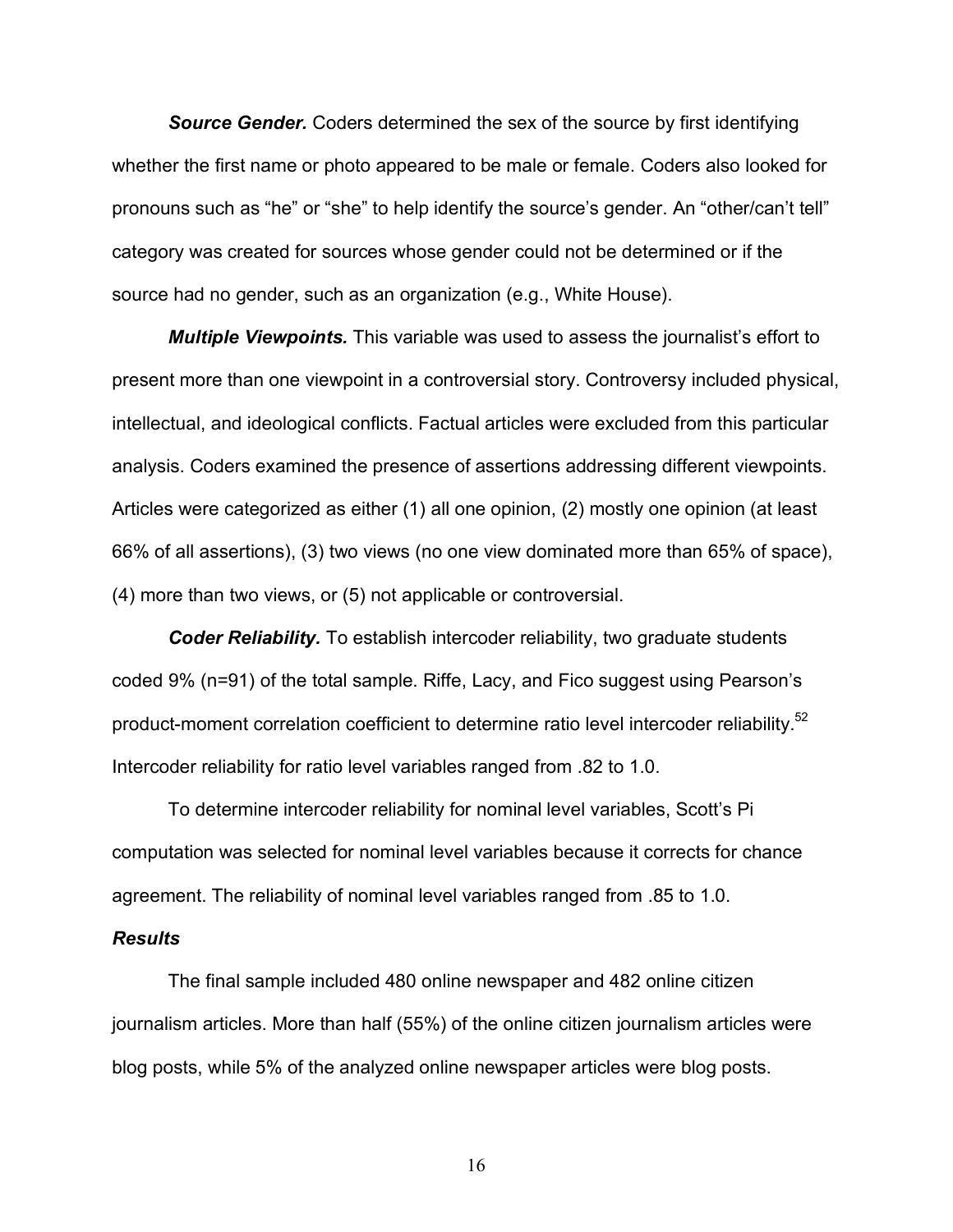Online citizen and newspaper journalists did not demonstrate a heavy dependence on outside source material. Only 4% of the citizen journalism articles clearly identified that it was a press release, or that the article was based on a press release. This investigation also looked at whether the sites relied on outside traditional media sites (e.g., print newspaper, TV, radio) for information. Other research on political blogs has shown a heavy reliance on traditional media sources.<sup>53</sup> However, research on this particular sample revealed that only 6% of online newspaper articles and 14% of citizen articles cited or acknowledged that they used outside traditional media sources.

*Number of Sources.* An independent t-test was used to address **RQ1a.** The analysis revealed that significant differences existed in the average number of sources cited (p=.00). Online newspaper articles averaged 3.64 sources per article, while citizen journalism sites averaged 1.37 sources per article (See Table 1).

#### INSERT TABLE ONE ABOUT HERE

*Official vs. Unofficial Source Use.* **RQ1b** asked whether differences existed between online citizen journalism and online newspaper publication's use of official and unofficial sources. Using a difference in proportions test, online newspaper articles were significantly more likely to feature an official (75.0%) source than online citizen journalism (30.3%) articles, while online citizen journalism (60.6%) were significantly more likely to feature an unofficial source than online newspaper (37.3%) articles (p<.01) (See Table 2).

#### INSERT TABLE TWO ABOUT HERE

*Gender.* **RQ1c** asked whether significant differences existed between the publication's use of male and female sources using a difference in proportions t-test;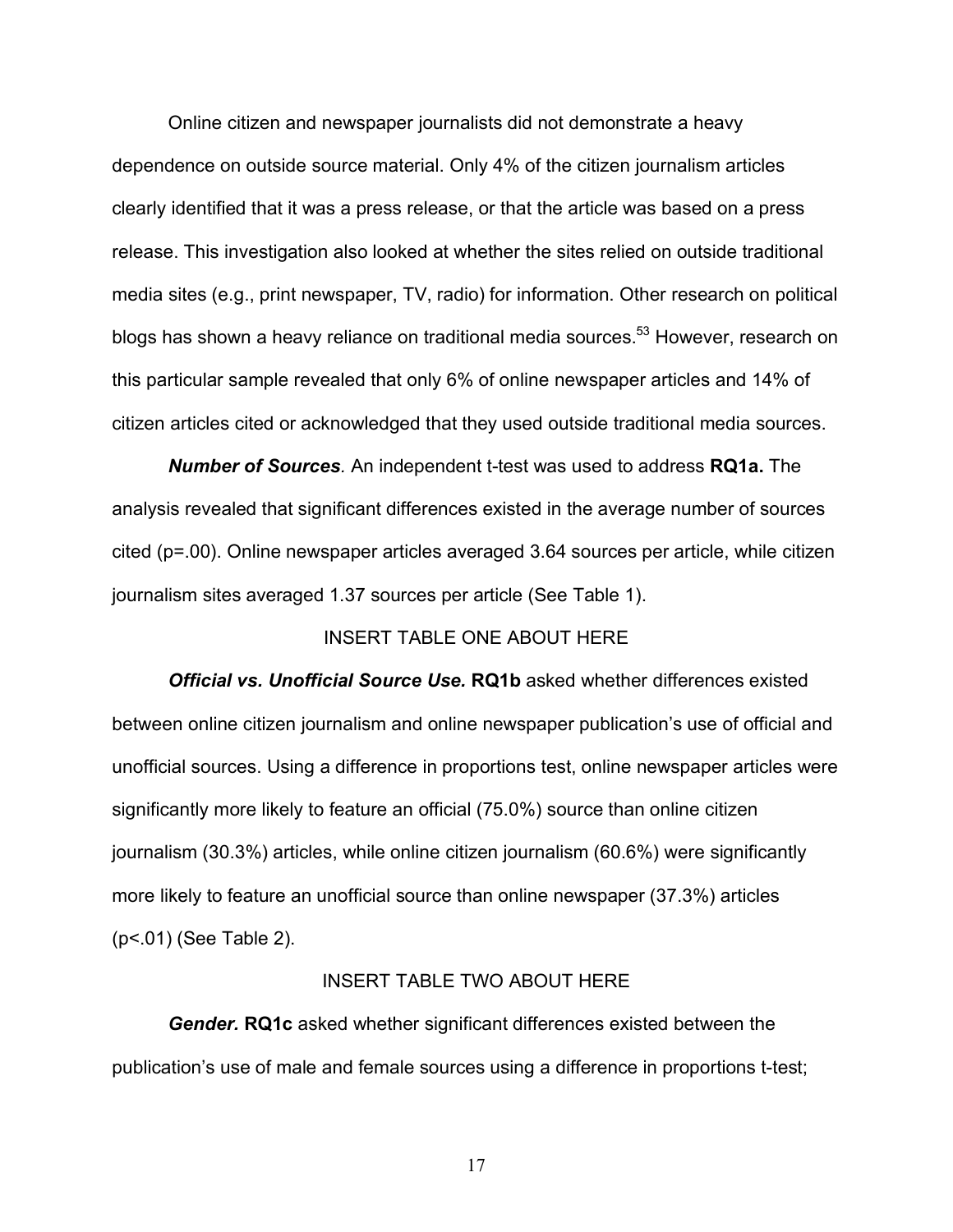there were significant differences found (p<.01). Online newspaper publications were more likely to feature a male (73.1%) source and a female (42.3%) source, while 41.1% of online citizen journalism articles featured a male source and 21.6% featured a female source (See Table 3).

### INSERT TABLE THREE ABOUT HERE

*Multiple Viewpoints.* **RQ1d** used a Chi-square test to determine whether online citizen journalism articles differed in the viewpoints present in controversial articles. The results were significant (p=.00). About one-third (29.5%) of the analyzed articles were considered controversial. Citizen journalism articles presented more than two-thirds (67%) of their controversial articles from *all one viewpoint*, while 41% of the online newspapers' controversial articles were most likely framed from *mostly one viewpoint* (See Table 4).

## INSERT TABLE FOUR ABOUT HERE

#### *Discussion and Conclusion*

Research has shown that smaller news publications differ from larger publications,<sup>54</sup> and the current research has demonstrated that significant differences exist between online citizen journalism (smaller) and online newspaper (larger) publications. This research revealed that online newspapers performed better at featuring a greater number of sources, a greater proportion of female and male sources, and a greater diversity of viewpoints in articles. Online newspaper reporters were also more likely to cite an official source, while online citizen journalists were more likely to include an unofficial source.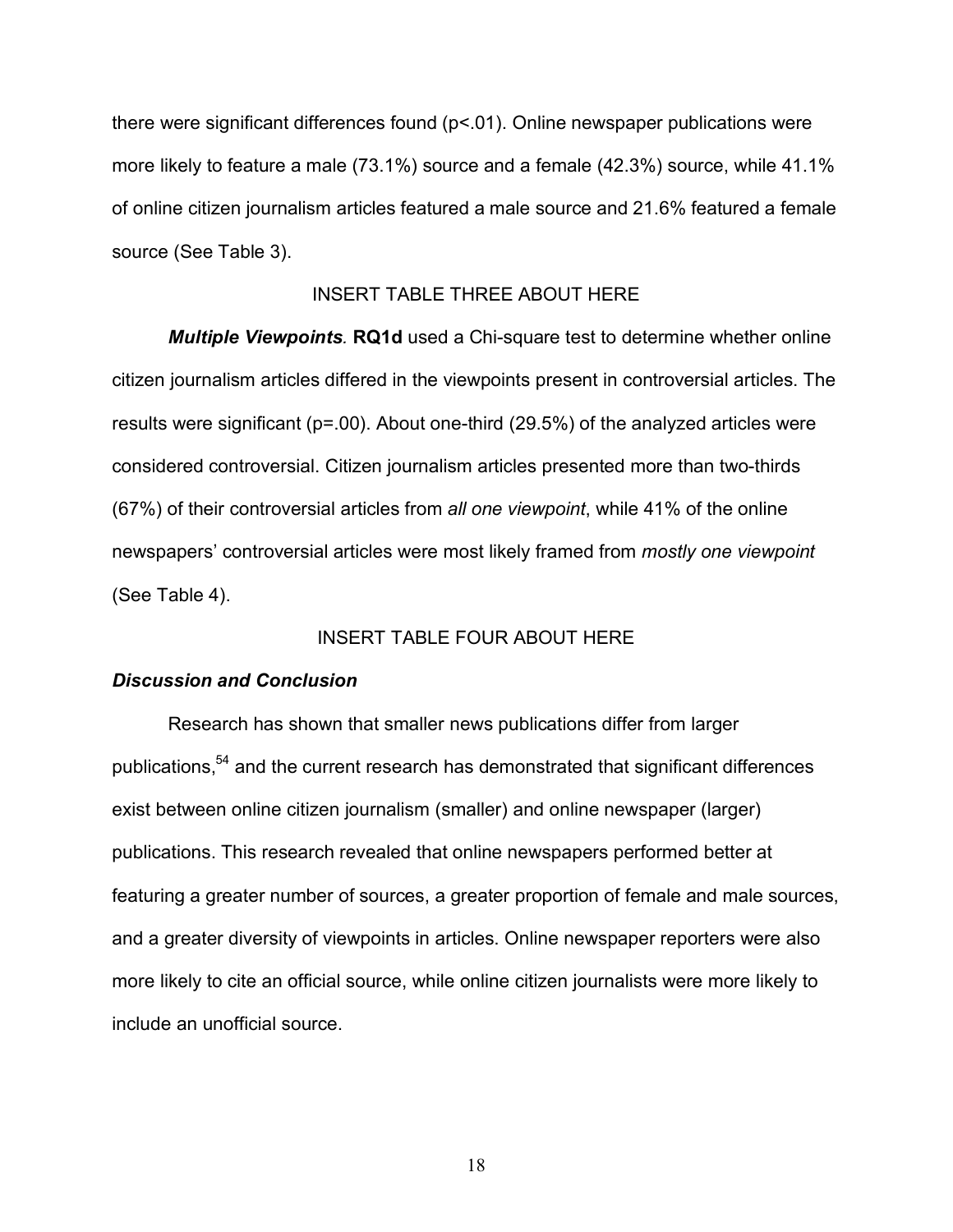Gans argued that the inclusion of more sources would equate to a greater diversity of information available to the public. His predictions may be accurate because online newspaper articles contained a greater average number of sources, and based on this research online newspaper journalists performed better at including a greater diversity of sources within their articles compared to online citizen journalists. Newspaper journalists may seek out a diversity of sources to ensure the accuracy of their story, or they may do so to maintain or to attract a larger reader pool.

Larger publications are more likely to cover state and national issues, and sources representing that level are most likely official sources who decipher issues for the masses.<sup>55</sup> There are several reasons behind the use of official sources by online newspapers. Online newspaper journalists cited a greater number of sources compared to citizen journalists in this research; they have greater access to official sources and unofficial sources require more time to locate.<sup>56</sup>

Online citizen journalists were more likely to cite unofficial sources, while online newspaper journalists were more likely to cite official sources. The inclusion of unofficial sources by citizen journalists may be a reflection of intimate knowledge of community residents. Traditional journalist's coverage area is much larger, making it more difficult to find sources to decipher issues at a more personal level. Online citizen journalists' circle of potential sources is likely smaller, which increases the likelihood that they know someone in an unofficial capacity to represent an issue.

This research aligns with other research on the inclusion of female and male sources.<sup>57</sup> It found that both publication types cite males more often than females. More research needs to be conducted to pinpoint the influences behind the prominent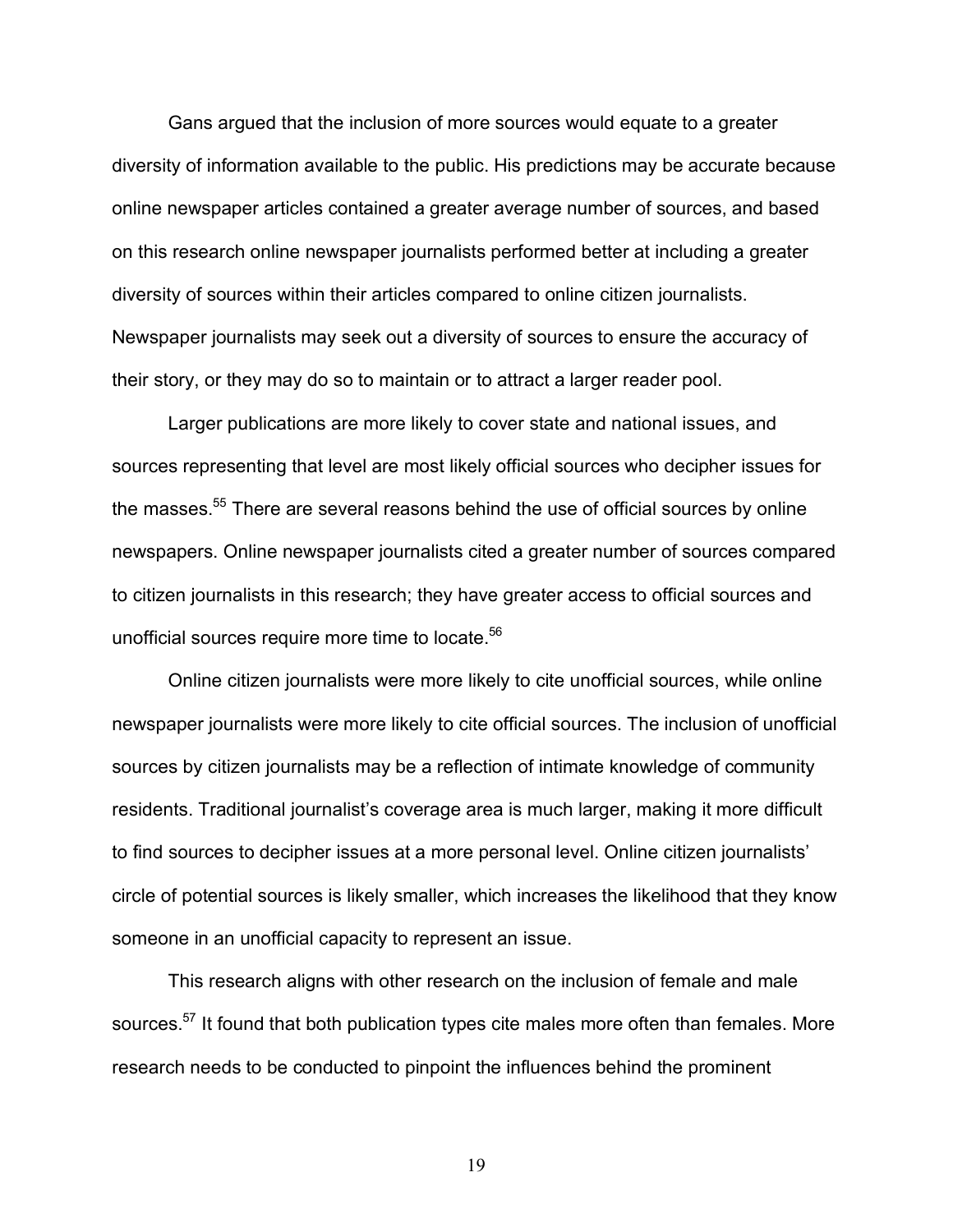inclusion of males in both smaller and larger publications. Past research has shown that there is a relationship between the gender of the reporter and their propensity to cite sources of the same gender.<sup>58</sup>

Previous research indicates that the ability to host information online provides a greater opportunity to increase the number of viewpoints available to the public; $59$ however both publication types fared poorly by featuring *mostly or one viewpoint* in articles that were considered controversial. Online newspapers did fare better by presenting less than half of their controversial articles from *mostly one viewpoint*. Newspapers also performed better at featuring articles with *two views or more*, while the majority (67%) of citizen journalism articles were *all from one viewpoint*.

. The purpose of each publication type may explain why online newspapers are more likely to incorporate more viewpoints. Online citizen journalists may utilize their articles during times of controversy to promote viewpoints that reflect their community's values, especially in controversial articles. Research indicates that smaller publications tend to denounce outside viewpoints. The exclusion of viewpoints is one approach to promoting community consensus, $60$  which is in align with past research indicating that smaller publications tend to promote their own viewpoints by citing sources that align with their viewpoints;<sup>61</sup> however their availability in the marketplace adds to the overall diversity of ideas and interpretations present in a geographic location.

*Limitations.* As with all research investigations, this study is not without limitations. A limitation of this study is that this research does not represent all online citizen journalism publications because no complete list exists, thus the results cannot be generalized for all online citizen journalism publications. It is difficult to obtain a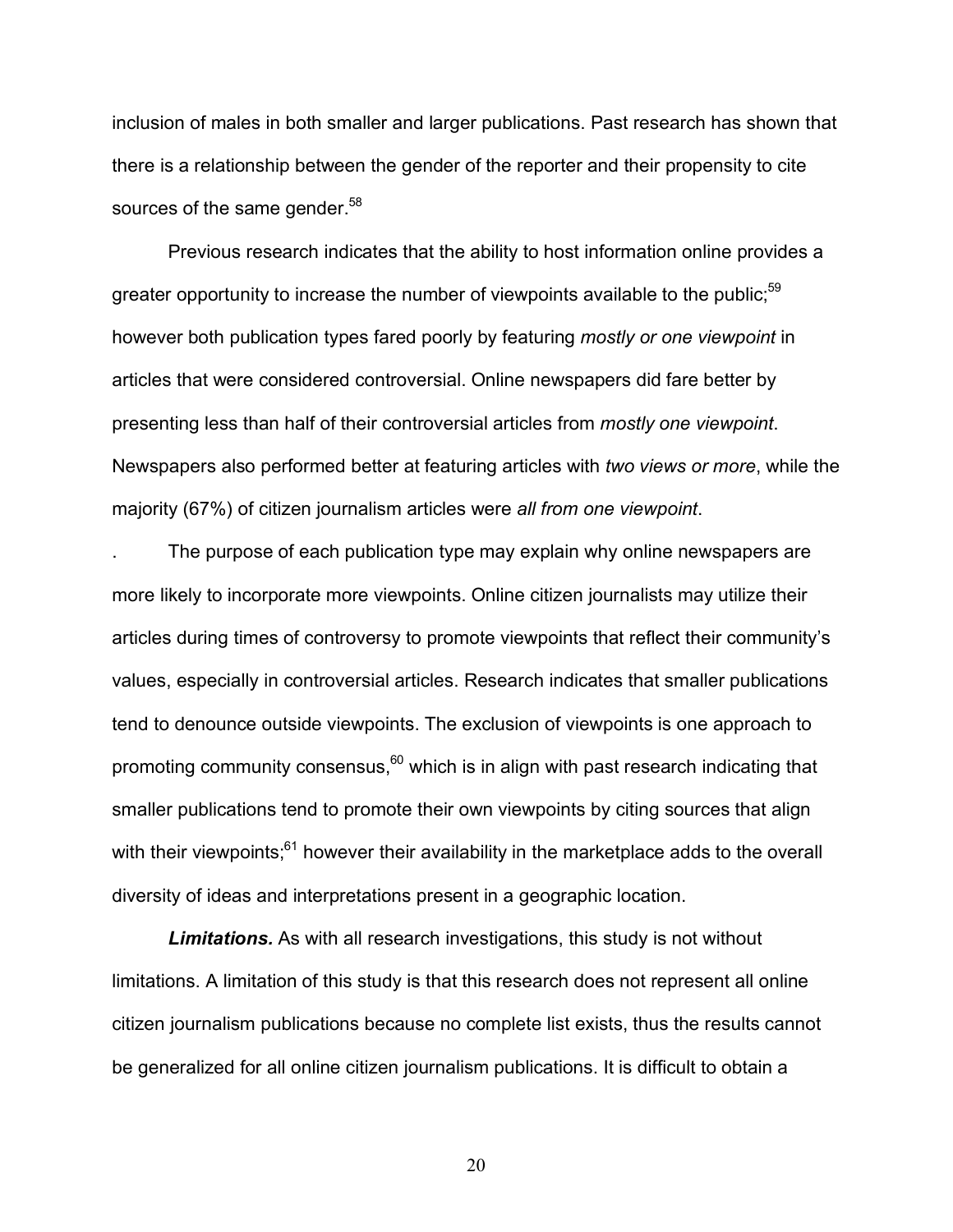random sample via the Web because many sites begin and shut down in a short amount of time. Another limitation is that content is reflective of one time period (March 2007). Results may differ if collected during different times of the year.

*Future Work.* More research needs to be conducted on online citizen journalism and smaller publications. This research provides an empirical foundation for future studies to test whether results reflect different time periods or other smaller publications. Future research should also determine more precisely what causes differences in source use. Upcoming research may also want to consider classifying those who comment on articles as either sources or secondary sources.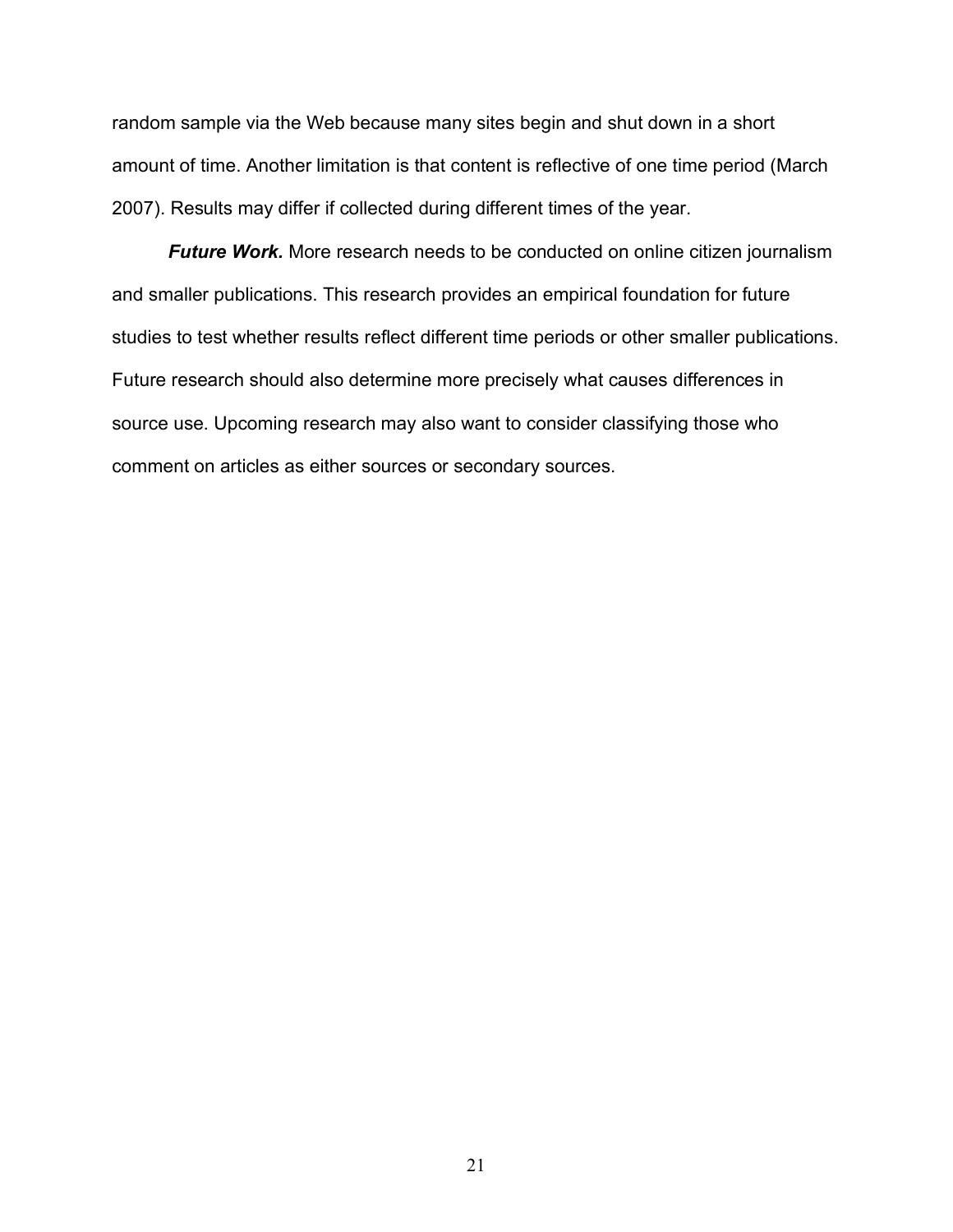| Table 1: Average Number of Sources Cited in Articles |  |  |
|------------------------------------------------------|--|--|
|------------------------------------------------------|--|--|

|         | Online<br>Newspaper | Online<br><b>∣ Citizen Journalism</b> |
|---------|---------------------|---------------------------------------|
|         | n=480               | n=482                                 |
| Sources | 3.64                | 1.37                                  |

**\*** p = .00, independent t-test for difference in means

## **Table 2: Presence of Official and Unofficial Sources in Articles**

|                    | Online<br><b>Newspaper</b> | Online<br>Citizen<br><b>Journalism</b> |
|--------------------|----------------------------|----------------------------------------|
| <b>Source Type</b> | $n = 480$                  | $n = 482$                              |
| Official           | 75.0%                      | 30.3%                                  |
| Unofficial         | 37.3%                      | 60.6%                                  |

p < .01, difference in proportions test

## **Table 3: Presence of Female and Male Sources in Articles**

|                      |                  | Online            |
|----------------------|------------------|-------------------|
|                      | Online           | <b>Citizen</b>    |
|                      | <b>Newspaper</b> | <b>Journalism</b> |
| <b>Source Gender</b> | $n = 480$        | $n = 482$         |
| Female               | 42.3%            | 21.6%             |
| Male                 | 73.1%            | 41.1%             |

p < .01, difference in proportions test

# **Table 4: Presence of Multiple Viewpoints in Controversial Articles**

|                            | Online<br>Newspaper | <b>Online Citizen</b><br>Journalism |
|----------------------------|---------------------|-------------------------------------|
| <b>Viewpoints</b>          | $n = 480$           | $n = 482$                           |
| All One Viewpoint          | 8.1%                | 19.5%                               |
| Mostly One Viewpoint       | 12.1%               | 5.2%                                |
| <b>Two Views</b>           | 7.1%                | 4.4%                                |
| <b>More Than Two Views</b> | 1.9%                | $.8\%$                              |
| No Controversy Present     | 70.8%               | 70.1%                               |
| $\lambda$                  | ^^                  |                                     |

 $x^2$  = 40.86, d.f. = 4, p = .00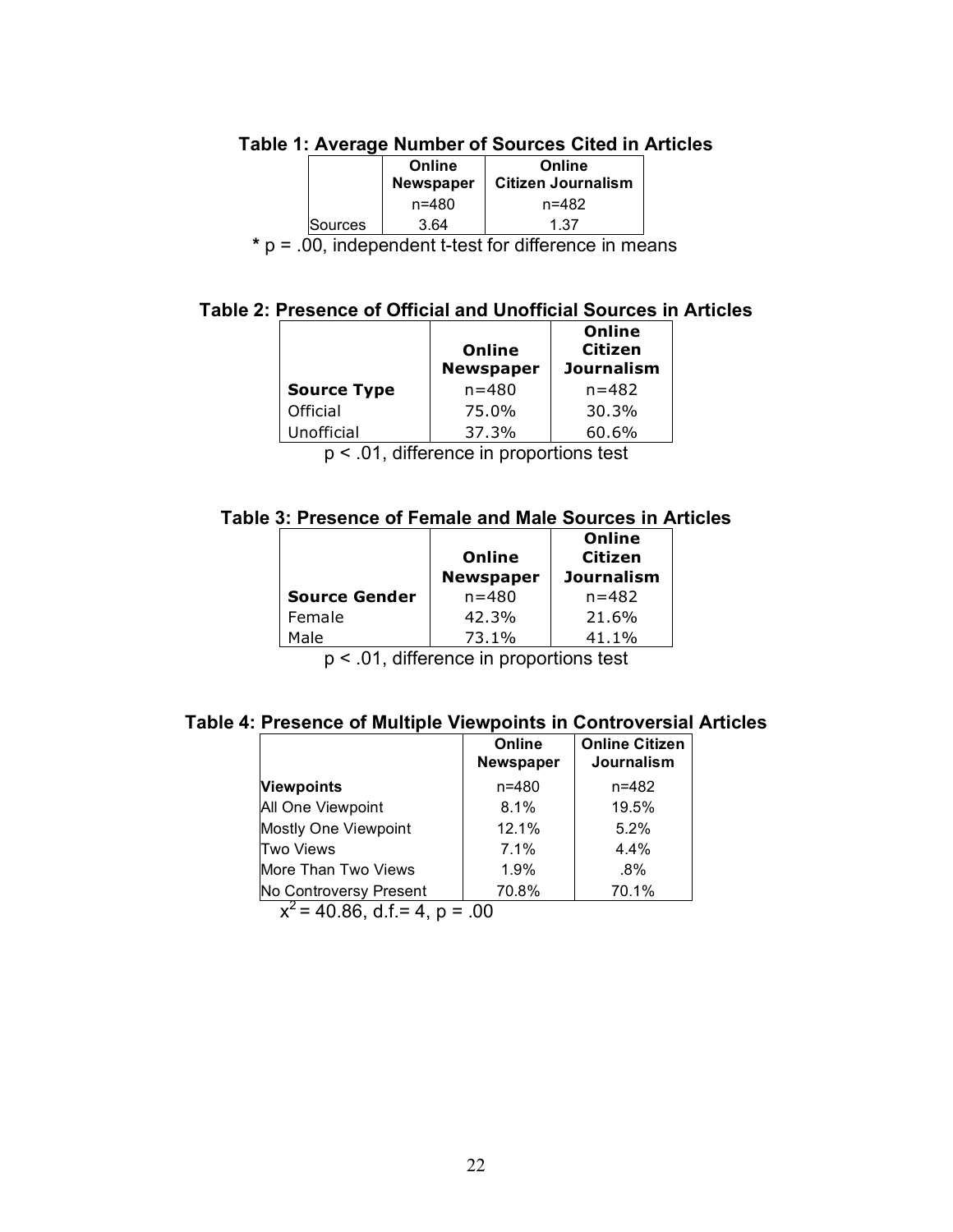## NOTES

<sup>1</sup> Jeffrey Brown "New Media Developing Rapidly," PBS, 1 January 2007; Steve Safran, "How Participatory Journalism Works," *Nieman Reports. Citizen Journalism* 59 (2005): 21-22. <sup>2</sup> Pamela Shoemaker and Stephen Reese, *Mediating the Message: Theories of*

*Influences on Mass Media Content*, 2nd ed. (White Plains, NY: Longman, 1995).

 $3$  Brown "New Media Developing Rapidly"; Safran, "How Participatory Journalism Works."

<sup>4</sup> George A. Gladney, Ivor Shapiro, and Joseph Castaldo, "Online Editors Rate Web News Quality Criteria," *Newspaper Research Journal* 28 (winter 2007): 55-69; John W. C. Johnstone, Edward J. Slawski, and William W. Bowman, *The News People. A Sociological Portrait of American Journalists and Their Work* (Urbana, IL: University of Illinois Press, 1976); The Institute for Interactive Journalism, "CitMedia Sties are Here to Stay," 10 March 2007, <http://www.kcnn.org/research/citmedia> (30 March 2007).

<sup>5</sup> Mark Glaser, "Your Guide to Citizen Journalism," *Mediashift,* 27 September 2006, <http://www.pbs.org/mediashift/2006/09/digging\_deeperyour\_guide\_to\_ci.html> (15 March 2007); John C. Merrill, *The Imperative of Freedom. A Philosophy of Journalistic Autonomy* (New York: Hastings House, 1974).

<sup>6</sup> Jeff Howe, "Gannett to Crowdsource News," *Wired News,* 2 November 2006, <http://www.wired.com/software/webservices/news/2006/11/72067> (15 June 2007).

<sup>7</sup> Cory Bergman, "CNN.com Seeing More I-Report Submissions," *Lost Remote,* 8 June 2007, <www.lostremote.com> (15 June 2007).

<sup>8</sup> Project for Excellence in Journalism, "The State of the News Media 2007," 13 March 2007, <http://www.stateofthenewsmedia.com/2007/> (2007).

 $9$  The Institute for Interactive Journalism, "CitMedia Sties are Here to Stay"; Serena Carpenter, "U.S. Online Citizen Journalism and Online Newspaper Stories: A Content Analysis of Their Quality and Value" (Ph.D. diss., Michigan State University, 2007).

<sup>10</sup> Shoemaker and Reese, *Mediating the Message: Theories of Influences on Mass Media Content*.

<sup>11</sup> Warren Breed, "Social Control in the Newsroom," *Social Forces* 33 (1955): 326-35; Morris Janowitz, *The Community Press in an Urban Setting* (New York: Macmillan, 1952); Shoemaker and Reese, *Mediating the Message: Theories of Influences on Mass Media Content*; Leon V. Sigal, *Reporters and Officials. The Organizations and Politics of Newsmaking* (Lexington, MA: Heath, 1973); Phillip J.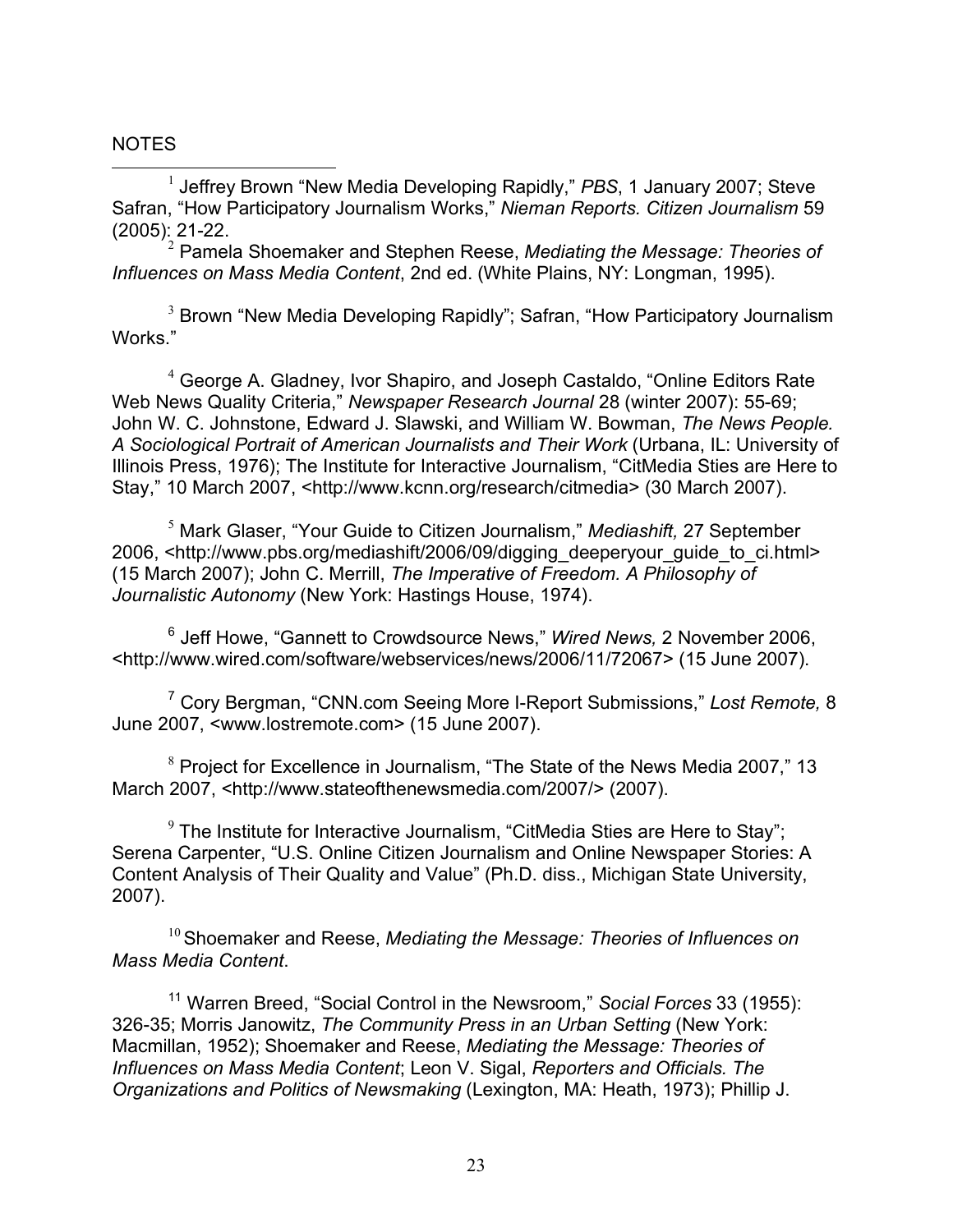$\overline{a}$ Tichenor, George A. Donahue, and Clarice Olien, *Community Conflict & The Press* (Beverly Hills, CA: Sage Publications, Inc., 1980).

<sup>12</sup> George A. Donahue, Phillip J. Tichenor, and Clarice N. Olien, "Gatekeeping: Mass Media Systems and Information Control," in *Current Perspectives in Mass Communication Research,* ed. Gerald F. Kline and Phillip J. Tiechenor (Beverly Hills, CA: Sage Publications, Inc., 1972); George A. Gladney, "Newspaper Excellence: How Editors of Small & Large Papers Judge Quality," *Newspaper Research Journal* 11 (spring 1990): 58-72; Elizabeth Blanks Hindman, "'Spectacles of the Poor': Conventions of Alternative News," *Journalism & Mass Communication Quarterly* 75 (spring 1998): 177-93; Janowitz, *The Community Press in an Urban Setting*; Lauren Kessler, *The Dissident Press. Alternative Journalism in American History* (Newbury Park, NJ: Sage Publications, Inc., 1984); Bill Reader, "Distinctions that Matter: Ethical Differences at Large and Small Newspapers," *Journalism & Mass Communication Quarterly* 83 (winter 2006): 851-64; Tichenor, Donahue, and Olien, *Community Conflict & The Press*; Jean Ward and Cecilie Gaziano, "A New Variety of Urban press: Neighborhood Public-affairs Publications," *Journalism Quarterly* 53 (1976): 61-67, 116; David H. Weaver, Randal A. Beam, Bonnie J. Brownlee, Paul S. Voakes, and G. Cleveland Wilhoit, *The American Journalist in the 21st Century. U.S. News People at the Dawn of a New Millennium* (Mahwah, NJ: Lawrence Erlbaum Associates, 2007).

<sup>13</sup> Hindman, "'Spectacles of the Poor': Conventions of Alternative News"; Janowitz, *The Community Press in an Urban Setting.*

<sup>14</sup> Phillip Meyer, "The Influence Model and Newspaper Business," *Newspaper Research Journal* 25 (winter 2004): 66-83.

<sup>15</sup> Doris Graber, Mass Media & American Politics, 7<sup>th</sup> ed. (Washington, DC: CQ Press, 2006); Philip M. Napoli, "Introduction," in *Media Diversity and Localism. Meaning and Metrics*, ed. Philip M. Napoli (Mahwah, NJ: Lawrence Erlbaum Associates, 2007).

<sup>16</sup> Dan Gillmor, *We the Media: Grassroots Journalism by the People, for the People* (Sebastopol, CA: O'Reilly, 2004); John V. Pavlik, *Journalism and New Media* (New York: Columbia University Press, 2001).

<sup>17</sup> Kessler, *The Dissident Press. Alternative Journalism in American History.*

<sup>18</sup> Graber, *Mass Media & American Politics.*

<sup>19</sup> James S. Ettema, D. Charles Whitney, and Daniel B. Wackman, "Professional Mass Communicators," in *Social Meaning of News,* ed. Dan Berkowitz (Thousand Oaks, CA: Sage Publications, Inc.,1997); John Soloski, "News Reporting and Professionalism," in *Social Meaning of News,* ed. Dan Berkowitz (Thousand Oaks, CA: SAGE Publications, 1997); Gaye Tuchman, *Making News. A Study in the Construction of Reality* (New York: The Free Press, 1978).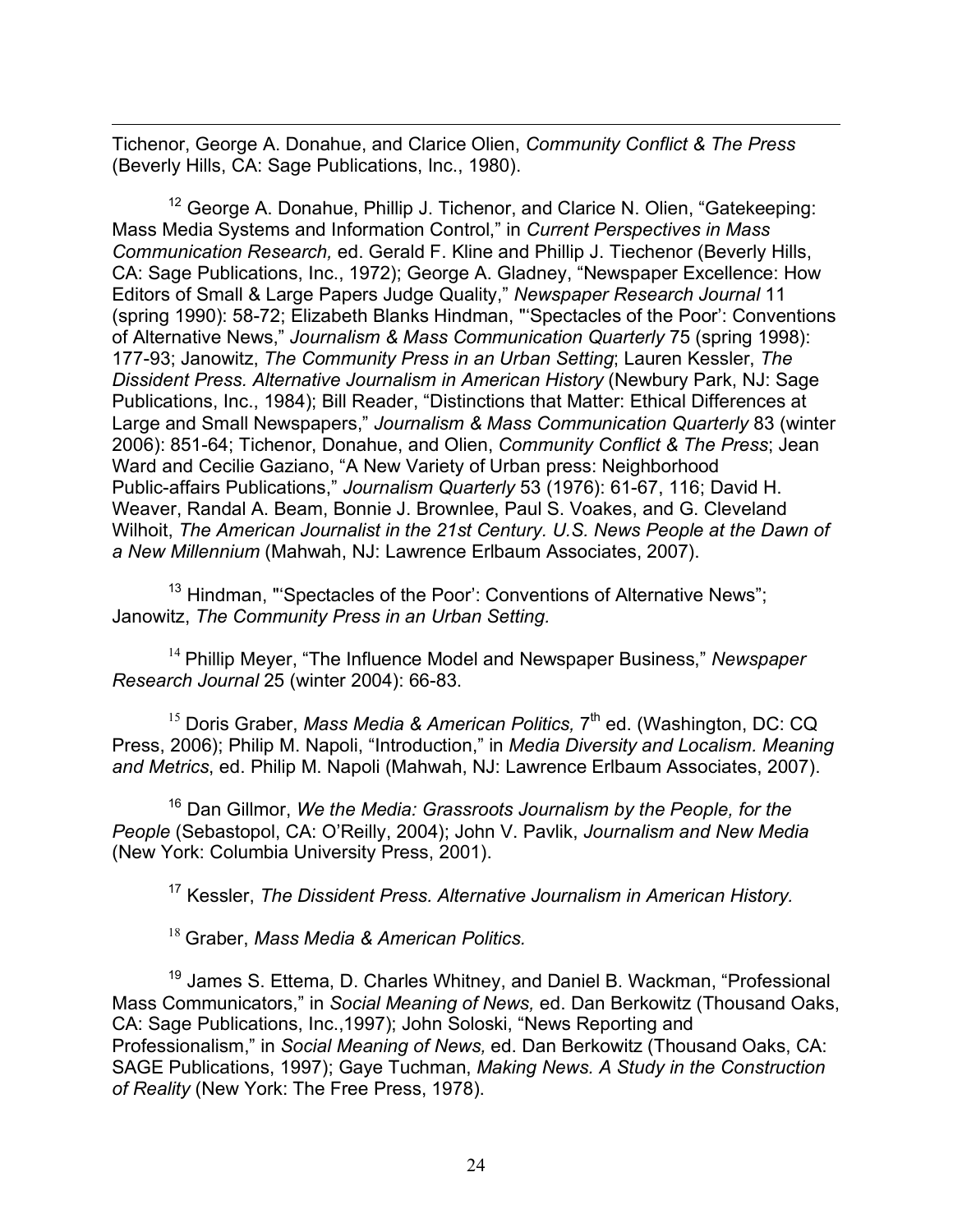<sup>20</sup> Herbert J. Gans, "Multiperspectival News," in *Philosophical Issues in Journalism,* ed. Elliot D. Cohen (New York: Oxford University Press, Inc., 1992).

 $\overline{a}$ 

<sup>21</sup> Marion Tuttle Marzolf, *Civilizing Voices. American Press Criticism 1880-1950* (New York: Longman Publishing Group, 1991); Hoon Shim, "The Professional Role of Journalism in U.S. Press Reportage from 1950 to 2000" (Ph.D. diss., The University of Texas at Austin, 2006); Tuchman, *Making News. A Study in the Construction of Reality.*

 $22$  The Institute for Interactive Journalism, "CitMedia Sties are Here to Stay."

 $^{23}$  Tom Rosenstiel, Carl Gottlieb, and Lee Ann Brady, "Local TV News Project 1998. What Works, What Flops, and Why. What is a 'Good' Newscast?" *Project for Excellence in Journalism*, 1 March 1999, <http://www.journalism.org/node/377> (15 March 2007); Tom Rosenstiel, Carl Gottlieb, and Lee Ann Brady, "Local TV News Project 1999. Quality Brings Higher Ratings, but Enterprise is Disappearing. What is a 'Good' Newscast?" *Project for Excellence in Journalism*, 1 March 2000, <http://www.journalism.org/node/387> (15 March 2007); Tom Rosenstiel, Carl Gottlieb, and Lee Ann Brady, "Local TV News Project 2000. Time of Peril for TV News. What is a 'Good' Newscast?" *Project for Excellence in Journalism*, 1 October 2000, <http://www.journalism.org/node/265> (15 March 2007); Project for Excellence in Journalism, "Local TV News Project 2001. Gambling with the Future. What is a 'Good' Newscast?" 1 November 2001, <http://www.journalism.org/node/238> (15 March 2007).

 $24$  Project for Excellence in Journalism, "The State of the News Media 2006," 13 March 2007, <http://www.stateofthenewsmedia.com/2006/> (2006).

<sup>25</sup> James B. Lemert, *Criticizing the Media. Empirical Approaches* (Newbury Park, CA: Sage Publications, Inc., 1989).

 $26$  Jane Delano Brown, Carl R. Bybee, Stanley T. Wearden, and Dulcie Murdock Straughan, "Invisible Power: Newspaper News Sources and the Limits of Diversity," *Journalism Quarterly* 64 (spring 1987): 45-54; Wilson Lowrey, Lee B. Becker, and Aswin Punathambekar, "Determinants of Newsroom Use of Staff Expertise: The Case of International News," *International Communication Gazette* 65 (2003): 41-63; Angela Powers and Frederick Fico, "Influences on Use of Sources at Large U.S. Newspapers," *Newspaper Research Journal* 15 (winter 1994): 87-94; Michael Schudson, *The Sociology of News* (San Diego, CA: University of California, 2003); Sigal, *Reporters and Officials. The Organization and Politics of Newsmaking*; Ron F. Smith, *Groping for Ethics in Journalism,* 5<sup>th</sup> ed. (Ames, IA: Blackwell Publishing, 2003).

 $27$  Daniela V. Dimitrova, Lynda Lee Kaid, Andrew Paul Williams, and Kaye D. Trammell, "War on the Web. The Immediate News Framing of Gulf War II," *The Harvard International Journal of Press/Politics* 10 (2005): 22-44; Herbert Gans, *Deciding What's News. A Study of CBS Evening News, NBC Nightly News, Newsweek, and Time*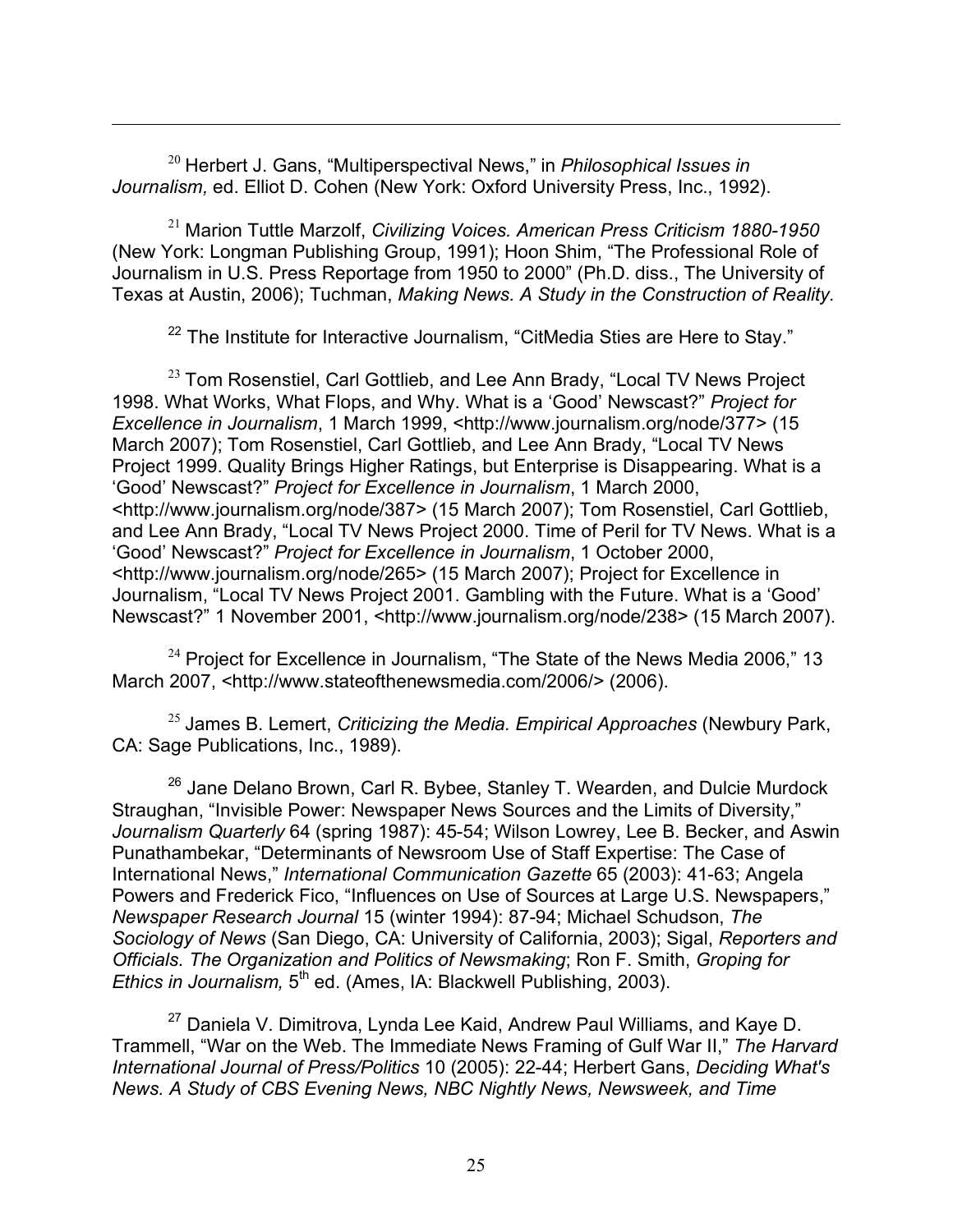$\overline{a}$ (Evanston, IL: Northwestern University Press, 1979); Gans, "Multiperspectival News"; Sigal, *Reporters and Officials. The Organization and Politics of Newsmaking*; Janet E. Steele, "Experts and Operational Bias of Television News: The Case of the Persian Gulf War," *Journalism & Mass Communication Quarterly* 72 (winter 1995): 799-812; Tuchman, *Making News. A Study in the Construction of Reality*.

<sup>28</sup> Warren Breed, "Mass Communication and Socio-cultural Integration," *Social Forces* 37 (1958): 109-16.

 $29$  Shim, "The Professional Role of Journalism in U.S. Press Reportage from 1950 to 2000."

 $30$  Project for Excellence in Journalism, "The State of the News Media 2006."

 $31$  Brown, et al., "Invisible Power: Newspaper News Sources and the Limits of Diversity."

<sup>32</sup> Charles T. Duncan, "How the Weekly Press Covers News of Local Government," *Journalism Quarterly* 29 (1952): 283-93; Janowitz, *The Community Press in an Urban Setting*.

<sup>33</sup> Stephen Lacy, personal communication, June 15, 2007.

<sup>34</sup> Lemert, *Criticzing the Media. Empirical Approaches.*

<sup>35</sup> Rosenstiel, Gottlieb, and Brady, "Local TV News Project 1998. What Works, What Flops, and Why. What is a 'Good' Newscast?"

<sup>36</sup> Lemert, *Criticzing the Media. Empirical Approaches.*

 $37$  Brown, et al., "Invisible Power: Newspaper News Sources and the Limits of Diversity."

<sup>38</sup> Maria Len-Rios, Shelly Rodgers, Esther Thorson, and Doyle Yoon, "Representation of Women in News and Photos: Comparing Content to Perceptions," *Journal of Communication* 55 (March 2005): 152-68.

<sup>39</sup> Brown, et al., "Invisible Power: Newspaper News Sources and the Limits of Diversity"; Len-Rios, et al., "Representation of Women in News and Photos: Comparing Content to Perceptions"; James W. Potter, "Gender Representation in Elite Newspapers," *Journalism Quarterly* 62 (autumn 1985): 636-40; Shelly Rodgers and Esther Thorson, "'Fixing' Stereotypes in News Photos: A Synergetic Approach with the *Los Angeles Times*," *Visual Communication Quarterly* 55 (2000): 658-75; Lynn M. Zoch and Judy VanSlyke, "Women Making News: Gender as a Variable in Source Selection and Use," *Journalism & Mass Communication Quarterly* 75 (winter 1998): 762-75.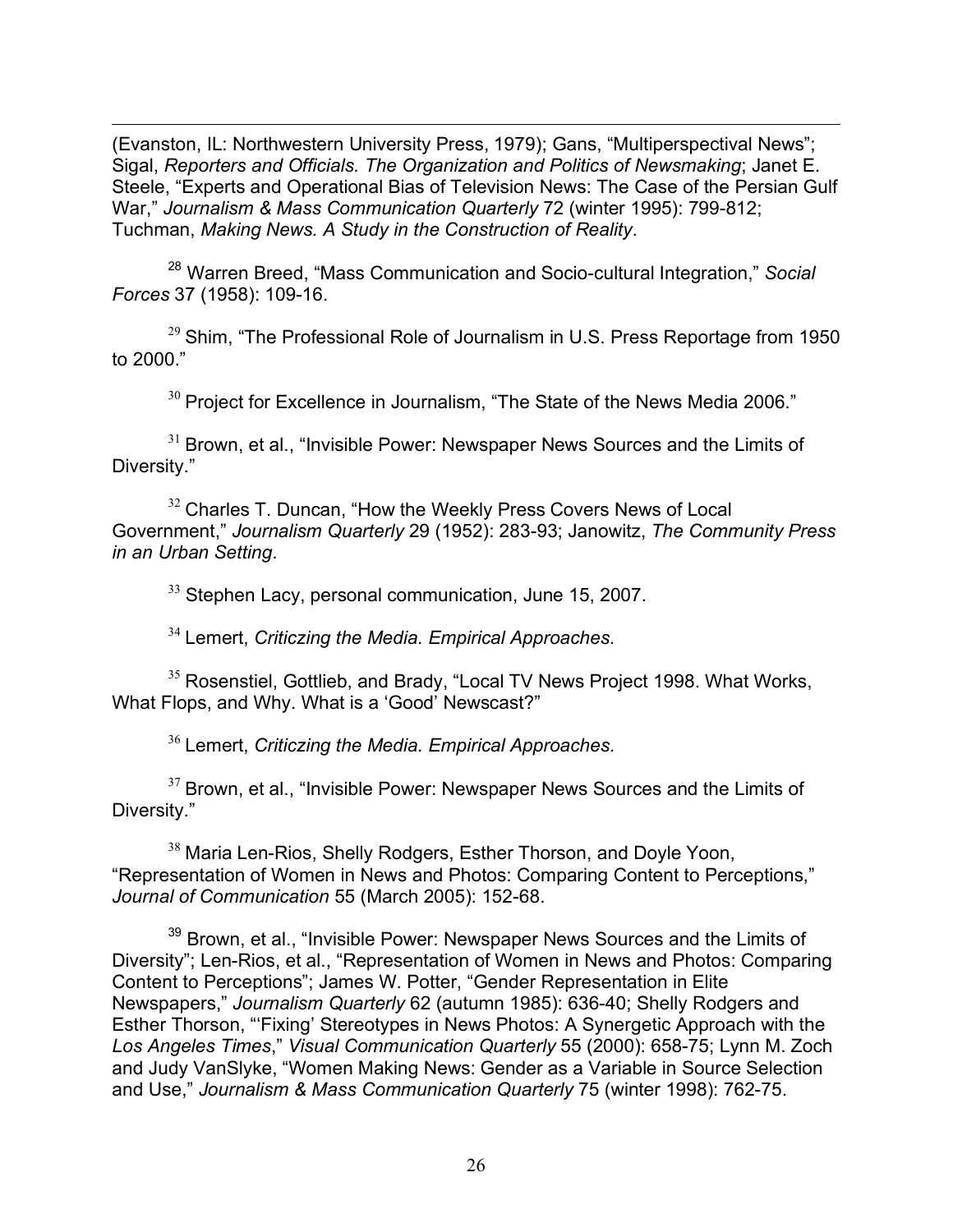$40$  Powers and Fico, "Influences on Use of Sources at Large U.S. Newspapers."

<sup>41</sup> Brent Cunningham, "Re-thinking Objectivity," *Columbia Journalism Review* (July/August 2003): 24-32.

 $\overline{a}$ 

<sup>42</sup> Rosenstiel, Gottlieb, and Brady, "Local TV News Project 1998. What Works, What Flops, and Why. What is a 'Good' Newscast?"; Rosenstiel, Gottlieb, and Brady, "Local TV News Project 1999. Quality Brings Higher Ratings, but Enterprise is Disappearing. What is a 'Good' Newscast?"; Rosenstiel, Gottlieb, and Brady, "Local TV News Project 2000. Time of Peril for TV News. What is a 'Good' Newscast?"; Project for Excellence in Journalism, "Local TV News Project 2001. Gambling with the Future. What is a 'Good' Newscast?"

<sup>43</sup> Jennifer D. Greer and Donica Mensing, "The Evolution of Online Newspapers: A Longitudinal Content Analysis, 1997-2003," in *Internet Newspapers. The Making of a Mainstream Medium,* ed. X. Li (Mahwah, NJ: Lawrence Erlbaum Associates, Inc., 2006), 13-32; Louisa Ha and E. Lincoln James, "Interactivity Re-examined: A Baseline Analysis of Early Business Web Sites," *Journal of Broadcasting & Electronic Media* 42 (fall 1998): 457-74.

<sup>44</sup> Rosenstiel, Gottlieb, and Brady, "Local TV News Project 1998. What Works, What Flops, and Why. What is a 'Good' Newscast?"

<sup>45</sup> Jonathan Dube, "Citizen Media Initiatives List," *Cyberjournalist.net* <http://www.cyberjournalist.net/news/002226.php> (13 February 2007).

<sup>46</sup> Lisa Williams, "What's Going on Around Here?" *Placeblogger,* 25 October 2006, <http://www.placeblogger.com/location/directory> (30 January 2007).

<sup>47</sup> Lisa Williams, "Top Ten Placeblogs in America," *Placeblogger*, 2 January 2007, <http://www.placeblogger.com/blog/lisa-williams/top-ten-placeblogs-in-america> (30 January 2007).

 $48$  Greer and Mensing, "The Evolution of Online Newspapers: A Longitudinal Content Analysis, 1997-2003."

<sup>49</sup> Dan Riffe, Charles F. Aust, and Stephen Lacy, "The Effectiveness of Random Consecutive Day and Constructed Week Samples in Newspaper Content Analysis," *Journalism Quarterly* 70 (1993): 133-39.

 $50$  Project for Excellence in Journalism, "The State of the News Media 2006."

<sup>51</sup> Kevin G. Barnhurst and Diana Mutz, "American Journalism and the Decline in Event-centered Reporting," *Journal of Communication* 47 (December 1997): 27-53;